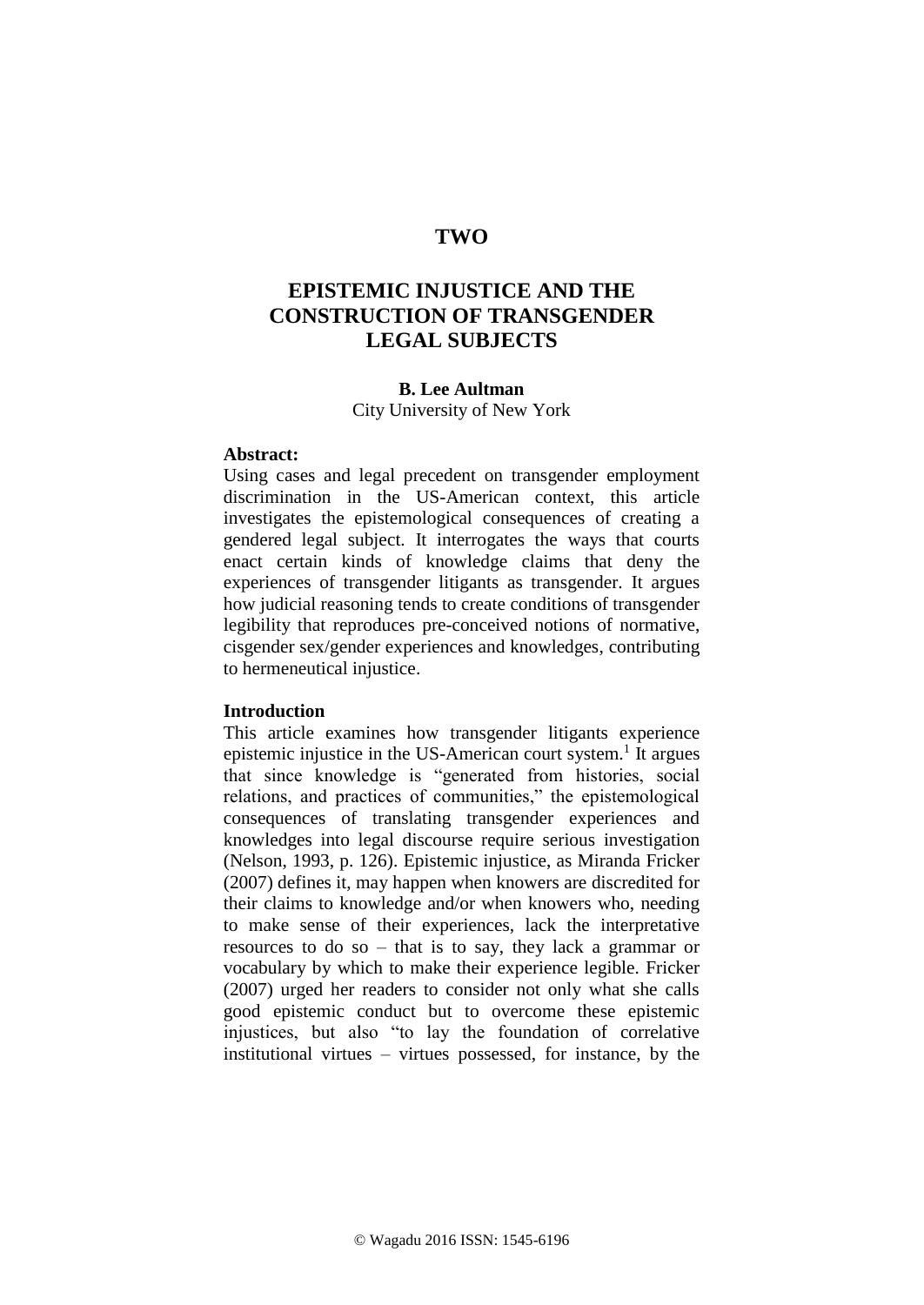judiciary" (p. 176). The present article is a gesture in that direction.

Transgender experiences are often translated through an unacknowledged epistemic commitment to a cisgender gender/sex paradigm. Cisgender is a term that describes a person whose gender identity "matches" their birth-assigned sex. It is meant to replace the negative and potentially naturalizing connotations of "non-transgender" (Aultman, 2014). Although many theorists agree that gender, following Susan Stryker's (2008) definition, "is thought to be cultural" whereas sex "is thought to be biological" (p. 11), they are both, however, linked by cultural and social norms.<sup>2</sup> When a culture naturalizes cisgender formulations and experiences of gender/sex, i.e., normalizes them, it constitutes a cisgender gender/sex paradigm. This article argues that particular forms of rationality and legal objectivity that are peculiar to judicial procedure help reproduce this cisgender paradigm. The process undermines the epistemic capacities of transgender people as knowers in their own right. Since (cis)gender(ed) knowledges are already pre-fashioned constructions – i.e., legal precedent – transgender people enter into the field of liberal legal discourse at a disadvantage. Are there risks of colonizing transgender experiences with a cisnormative, or cisgender-privileged, standard of being? As Finn Enke (2013) notes, "the concept of cisgender privilege provides a necessary critique of structural hierarchies built around binary sex/gender....When cis is taken up as an admission of privileged identity, it is cis-privilege itself that reifies trans as most oppressed – so oppressed, in fact, that it cannot speak out of character" (p. 240). Accordingly, the courts construct out of the cisgender body the caricature of the transgender body, and thus discipline transgender narratives within legal discourse to meet corresponding cisgender narratives of discrimination.

However, as Kylar Broadus (2006) observes, the law has a "tremendous power to reflect and shape larger societal messages of acceptance or rejection" (p. 99). In this way, courts are not only symbolic. They are both repositories and agents of knowledge. They transcribe the process of how human subjects become legal subjects, how human claims are understood before the law, and how social categories (race, sex, gender,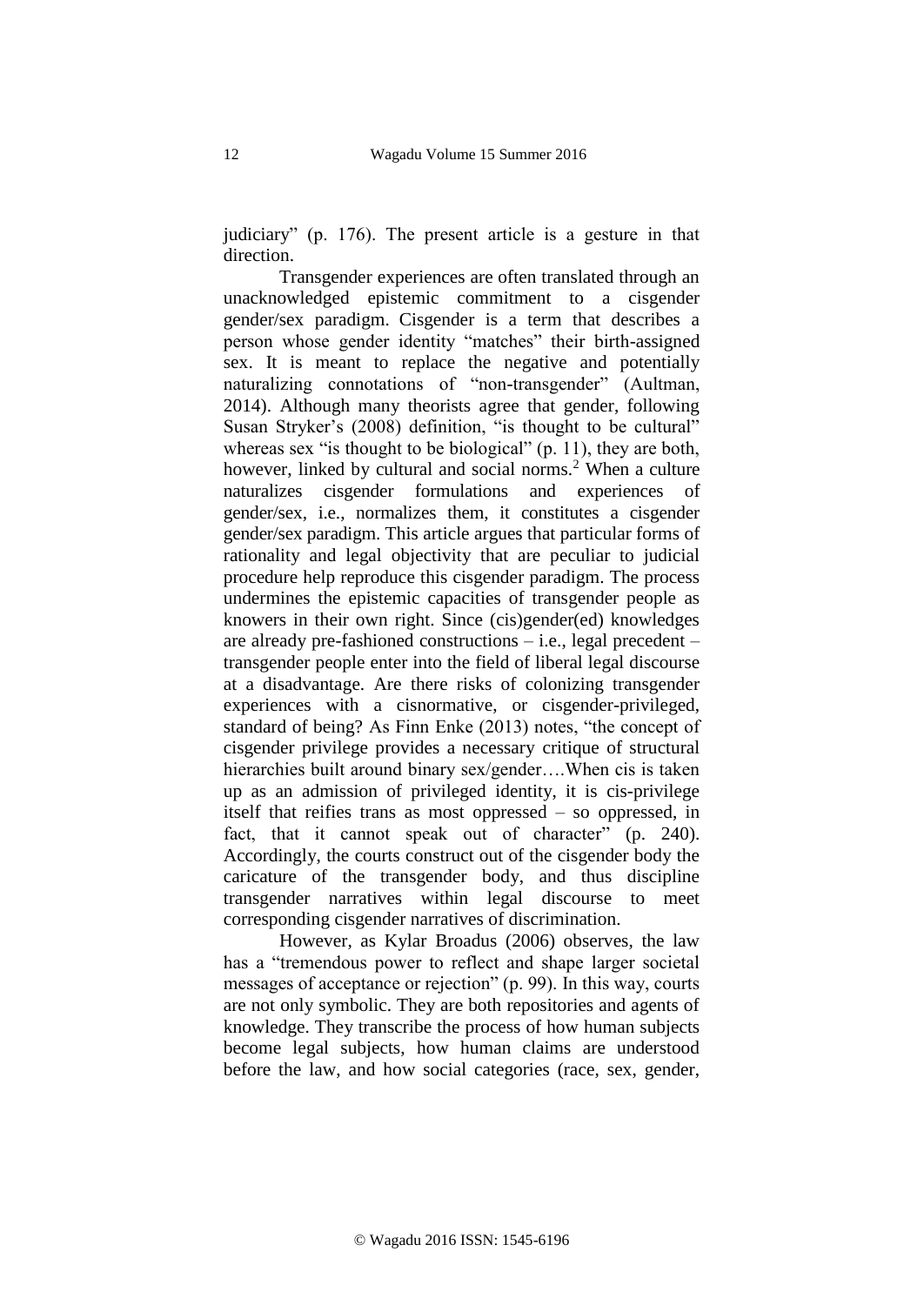age, ability, etc.) are to be understood within a given constellation of rights and statutes. Fricker's (2007) analysis is a method for not only examining the shortcomings of legal institutions. It invites alternatives to how they might be reimagined to include the possibility for epistemic justice in law. Thus, in light of victories for transgender people in the realm of employment discrimination, how might "transgender" escape from the capture of the cisgender experience that seem to narrate and make it legible?

### **Miranda Fricker's "Epistemic Injustice"**

Epistemic injustice takes two distinct forms. Its first is *testimonial,* and relates directly the utterances (or testimony) of a speaker/knower. José Medina (2013) explains these forms of injustices as they stem from identity prejudices. In short, we as hearers of communicated information are in many ways biased by certain preconceived notions about the speakers with whom we engage. We inherit and develop these prejudices from the social conditioning that constitutes our experiences and developing identities (Fricker, 2007, pp. 86-87). As Medina (2013) explains, "in testimonial exchanges, hearers who give less credibility than deserved to speakers commit an epistemic injustice, and a systematic one if their unfair credibility assessments are motivated (or simply mediated) by identity prejudices that amount to structural biases against members of certain groups" (p. 54). In courts, the marginalized speaker or litigant faces the preconceived notions of gender of the judges. They must also run their claims against the precedent that has already disclosed how gender will be adjudicated. For instance, in his analysis of human rights law, William Simmons (2011) asserts the marginalized "victim's narrative will not be heard as it will be in an idiom that does not register with the hierarchy [of law]. Indeed, the testimony of the Other is always put on trial to determine legitimacy" (p. 134).

Another form of epistemic injustice is an interpretive impediment to our social practices, or *hermeneutical injustice* (Fricker, 2007, p. 147). This injustice exists within the very structure of how social knowledge is produced, or shaped, by active knowers and contributors. To investigate these kinds of injustices is to ask *who* is contributing to the overall scope of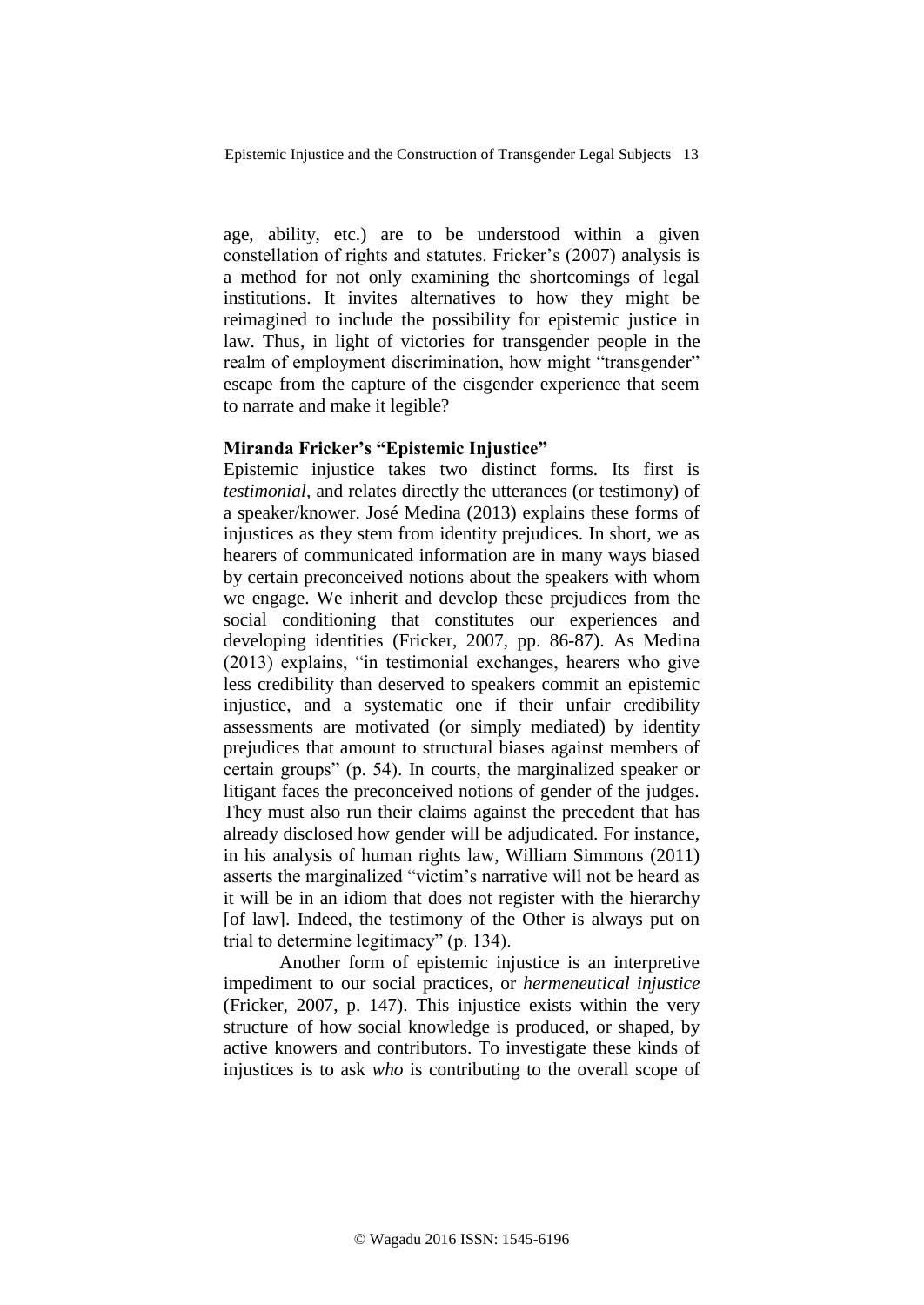social knowledge production as well as *who* has access to that social knowledge at all. Hermeneutical injustice also involves the interpretive capacities of the knower and her relation to the collective body of social knowledge used to help make her experiences legible. Interpretive capacities of a knower relate specifically to her ability to understand herself in various social contexts – as experiencing and feeling wrongs or rights, misdeeds, affection, compassion, pain, anguish, etc. But in order for her to label these rights or wrongs, or to understand the experiences she has undergone, she must have the conceptual vocabulary to make sense of her experience. If there is no grammar or vocabulary making sense of an experience, it is "inevitably hard to detect" because this marginalization is a product of structural social conditions (Fricker, 2007, p. 152). Thus, if a knower does not have the grammar, or a vested vocabulary to interpret wrongs effectively, from an epistemic point of view she faces an injustice. This is true not only because she cannot fully comprehend what exactly is happening to her and thus makes her claim to discrimination or wrong illegible. She has no recourse to contribute a corrective to it within the larger body of knowledge about that wrong. Fricker (2007) examines these injustices in contexts ranging from post-partum depression to sexual harassment, and marital rape. All of these exhibit apparent wrongs associated with them – assuming hysteria in women after birth, allowing sexual harassment as a norm, or the act of rape itself (pp. 148-49). However, from the point of view of epistemic injustice, it is also *unjust* that a person is prevented from engaging in a sustained understanding that her lived experiences persist under domination – that her knowledge is illegible and unintelligible from the outset. Indeed, "the background condition for hermeneutical injustice is the subject's hermeneutical marginalization" (ibid., p. 159). This article extends the conception of hermeneutical injustice to transgender experiences and knowledges as they are re-lived and re-situated in legal discourses. In a time where the spotlight on transgender people is at an all time high, narratives of transgender communities and the knowledges they produce become crucial to creating more just institutions.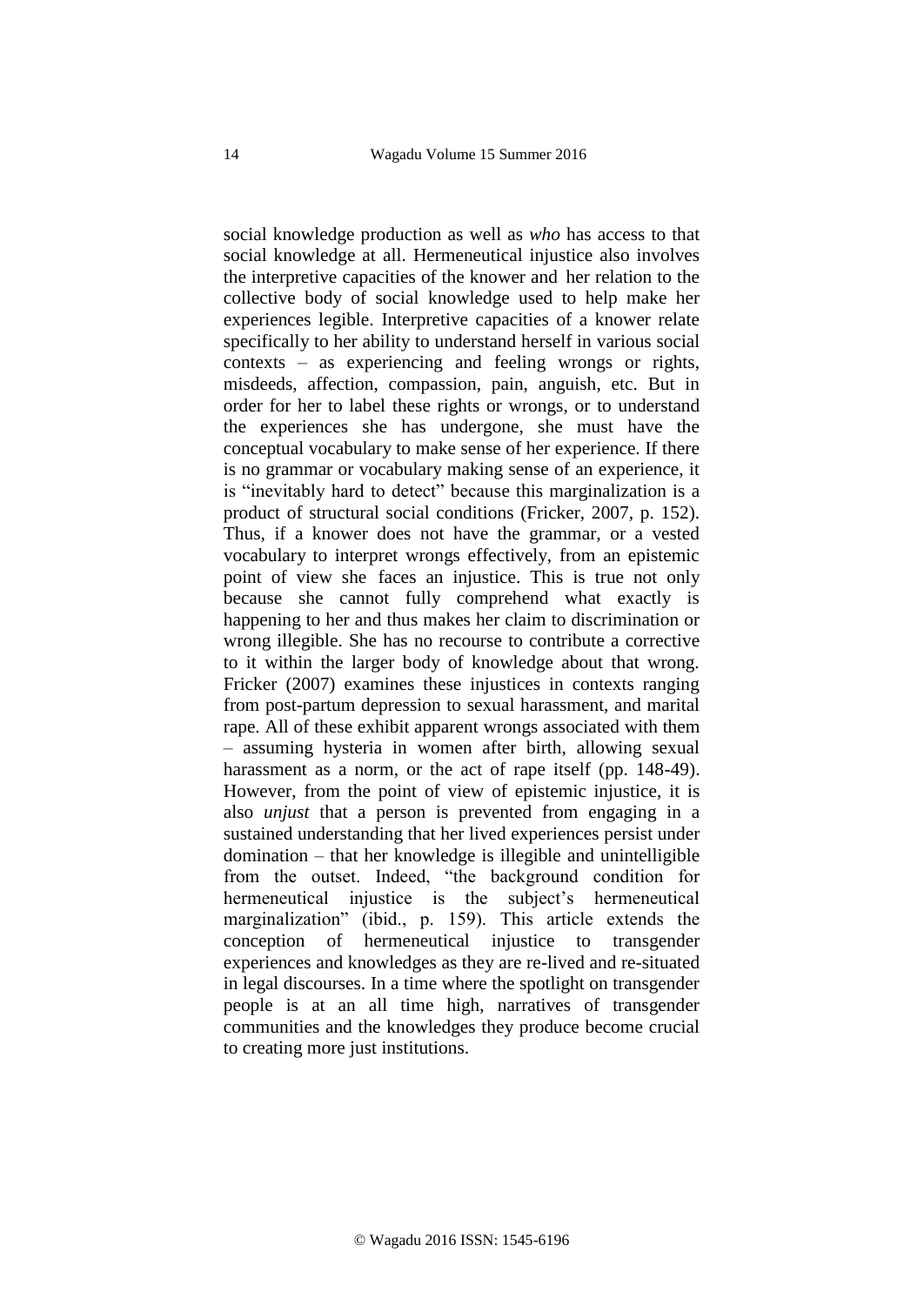## **Transgender Knowledges**

It is an analysis of hermeneutical injustice that is central to this article's argument. Defining "transgender" and "transgender experiences" are not easy tasks, and this article does not seek to limit the possibilities of either. The "everyday" and the "lived experience" now figure prominently in feminist philosophy, particularly in feminist epistemologies (Alcoff & Potter, 1993, p. 4). They are key sites for opening up the possibility of theorizing the reality and plurality of gendered life. The present argument builds on the suggestion that the everyday is absent from legal discourse on the subject of being transgender and that this absence, or lacuna, is the condition of epistemic injustice.

How social actors perceive transgender experiences is carved out of shared cultural norms. Such norms inhibit not only shared conceptions of what constitutes "normal" gender appearances and experiences. They inscribe themselves on transgender communities' sense of selfhood. Joanne Meyerowitz  $(2002)$  argues, "(t)oday as in the past  $(\ldots)$ transsexuals often appear as symbols of something larger than their own everyday selves" (p. 11). She argues that the transsexual takes on various mediated representations, from the "autonomous individual" to the re-inscriber of "the conservative stereotypes of male and female and masculine and feminine" (ibid.). She rejects these tropes. Rather, Meyerowitz (2002) recounts a history of a "diverse groups of people" not reducible to a single set of experiences. At bottom, the historical goals of transgender people in Meyerorwitz's work were to discover and thereby express their selfhood. Yet they did so with the "language and cultural forms available to them" (ibid.). The period that Meyerowitz studies (mid- $20<sup>th</sup>$  century America) had medical and legal discourses intertwined. One reading suggests that this fusion often eclipsed the voices and agency of transgender women who sought surgeries. Yet, these women learned the "medical script" in order to seek out their body's alterations (ibid., p. 145). Meyerowitz's groundbreaking history recounts transgender agency. Transgender people made due with the cultural forms and language as *they understood* them. However, this specific language and the cultural forms attached to it have changed.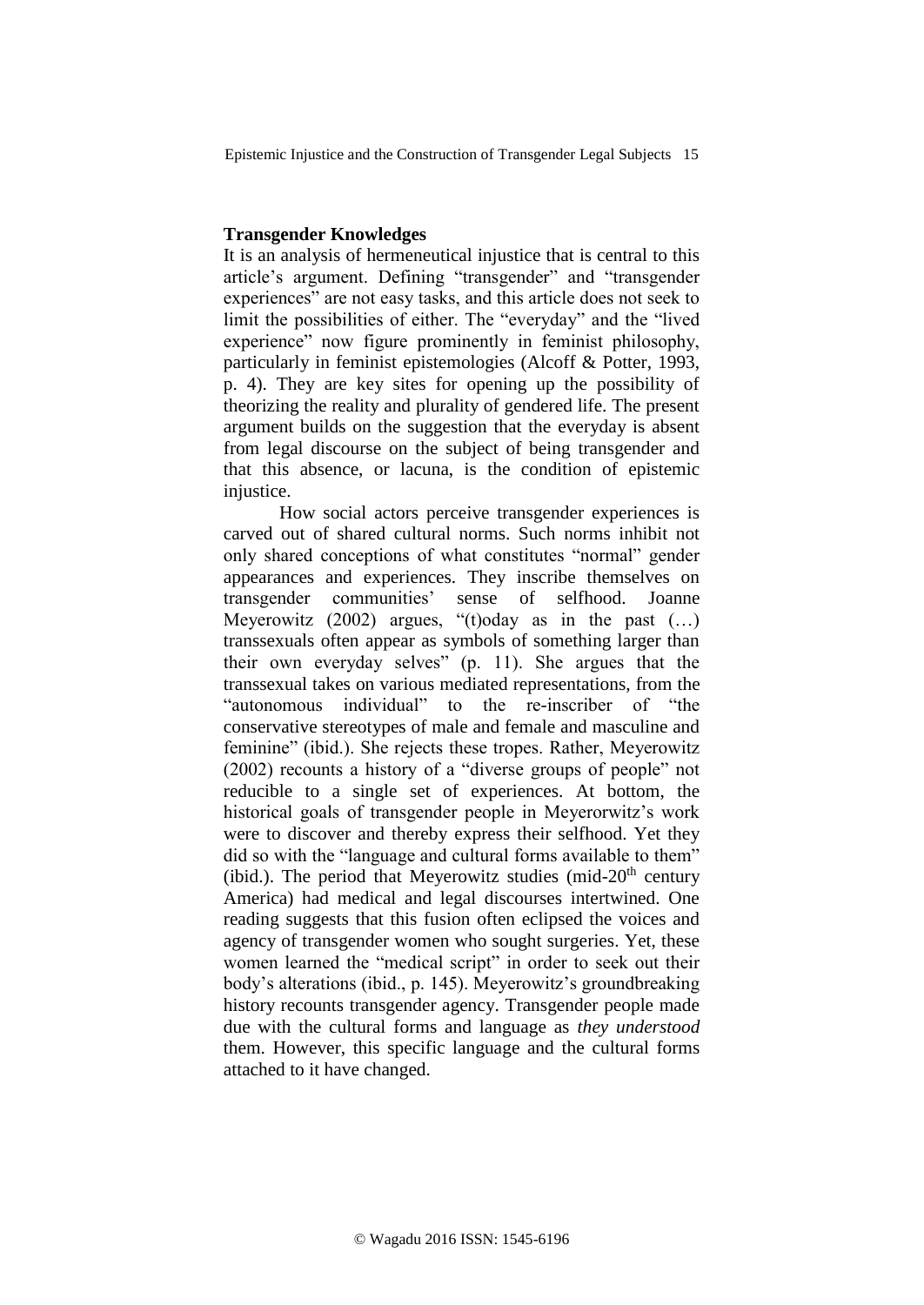Outside medical and legal forums, transgender "social transitions" take on multiple contexts with interconnected depths: from pronoun choices, name selections, physical appearances, the physical manifestation of "voice," clothing, hair, makeup, non-medical body modification such as breastbinding, "standing-to-pee" devices, penis-tucking, and hair removal (Reynolds & Goldstein, 2014, pp. 124-136). "Being read correctly," or "going stealth" becomes personal acts of survival – and in this sense political acts against social policing. Given this (non-exhaustive range) of activities, a single narrative, an unfortunate linguistic slip that describes the "transgender experience" in the singular or a "transness" as essence, commits an epistemic wrong, an injustice, to the representative voice of these political communities. More to the point, "Mainstream cultural beliefs about 'transness' are so far off the mark that some of us want to be out and visible everywhere we go, to put a face on what 'trans does and does not mean'" (ibid., p. 144). Archiving transgender experiences reveals the historical depths of these varied experiences.

The Transgender Archive at the University of Victoria, BC, becomes a point of departure where history and present narratives meet. This article, therefore, recounts a few of the many stories from the archive. This constellation of experiences provides a (if somewhat partial) glimpse the varied socially-situated knowledge(s) of transgender people.

In her story, "Died and Gone to Heaven," Jane Nance writes about the possibilities and non-possibilities of living life as a woman "full time." Going to lunches, shopping, appearing and acting – these are "fantasies," the idealizations that she cannot hope to attain. She goes on vacation with her wife as a full-time woman, "two gals" out on the road. She wants her "mind and body" to feel in "congruity as one!" (Nance, Undated, Died and Gone to Heaven, pp. 2, 23). She revels in the experiences she shares with her wife as a woman. She speaks often of a body conditioned by the social realities of being male, but of possessing a female mind – of a split. Nance longs for recognition as a woman, of *being* a woman as well as being recognized in her identity as a transsexual (ibid., p. 2).

In 1969, Virginia Prince (1969), a pioneer of the "transgenderist" movement, argued "(m)ost women have little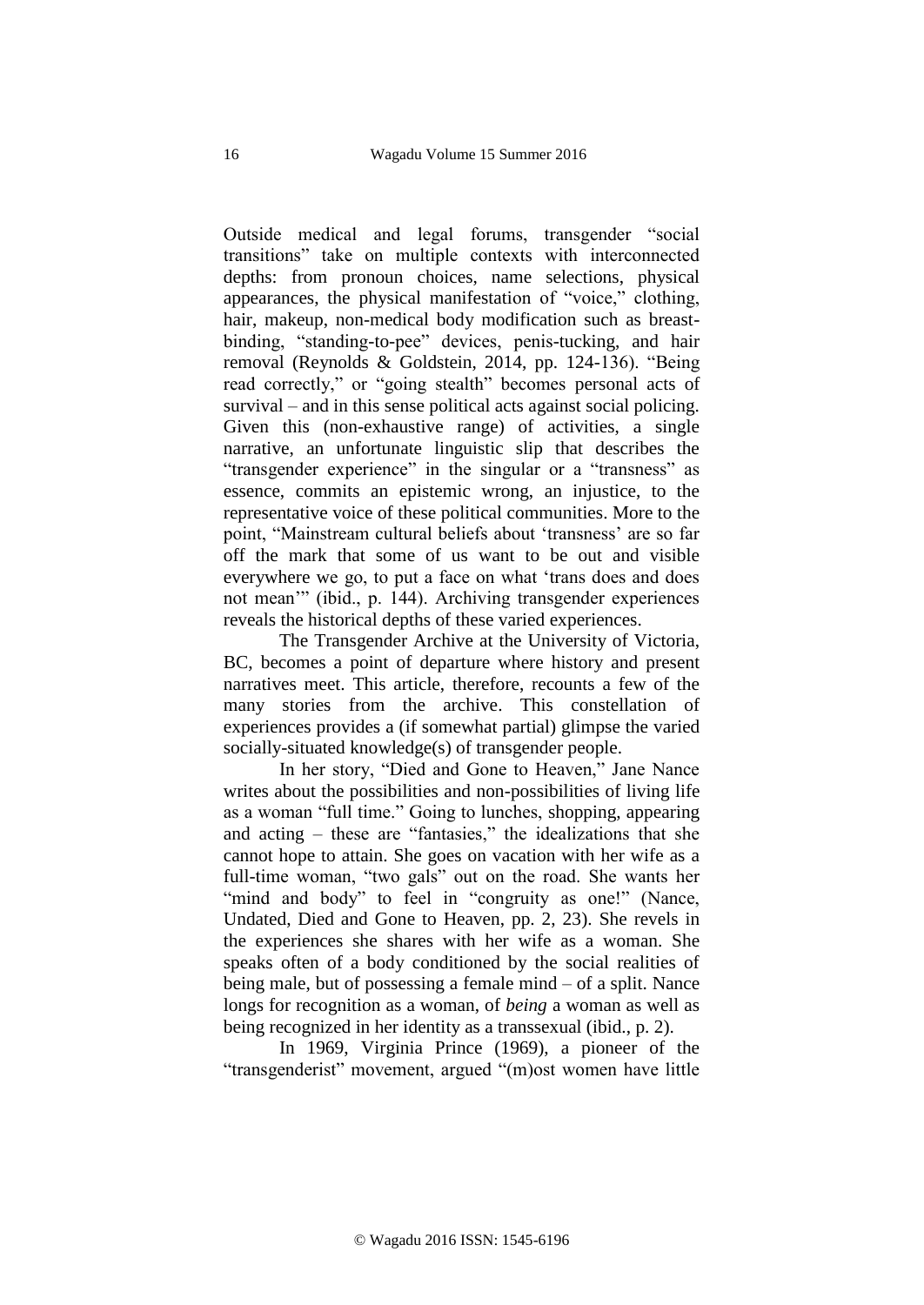to say about the fact of their woman-hood…I was born a male and raised as a boy and grew to be a man. Today I live as a woman by choice" (p. 1). But she "hastens" to add that she is not a transsexual, that she is "still a perfectly normal male and [she] plan[s] to stay that way" (ibid.). (Cisgender) women have never had to question their bodies as such, in Prince's view. However, transgender people's identities are nevertheless irrevocably grounded in embodied norms. Speaking about cultural norms and their pervasiveness in this regard, she adds:

> A man is limited severely, however, in the degree to which he can move away from the accepted patterns and requirements of masculinity and toward the more permissive world of femininity...I am a woman by choice. (Ibid.)

Most of Prince's publications (including *The Transvestite and His Wife* and the magazine *Transvestia*) – focused on defining, however narrowly, differences among and within transgenderist communities – are meant to spread information and thus create a language, a sub-cultural grammar and vocabulary of transgender being, a grammar that is often missed in contemporary legal discourse.

In a letter known only as "The Quest," the writer remarks that she always knew and continues to understand her "body" as male, but that she identifies as female (The Quest, undated). Under the pressures of ensuring, she stayed employed and she wore men's attire. When eventually discovered wearing women's attire, she was labeled a cross-dresser. She herself identifies as a transsexual. In her letter, she describes how she is taking hormones, recounts her desire to undergo sex reassignment surgery, and speaks of the strong urge to have a body that looks like the image she has inscribed in her mind. The author narrates having the fear of being "found out," of reading what happens when others like her are discovered – of the violence visited on their bodies.

Skye, the author of an undated letter entitled "Paths to Understanding," suggests only that her appearance will change after transition? She writes for recognition that her "self" be defined by personality – that perception be based on more than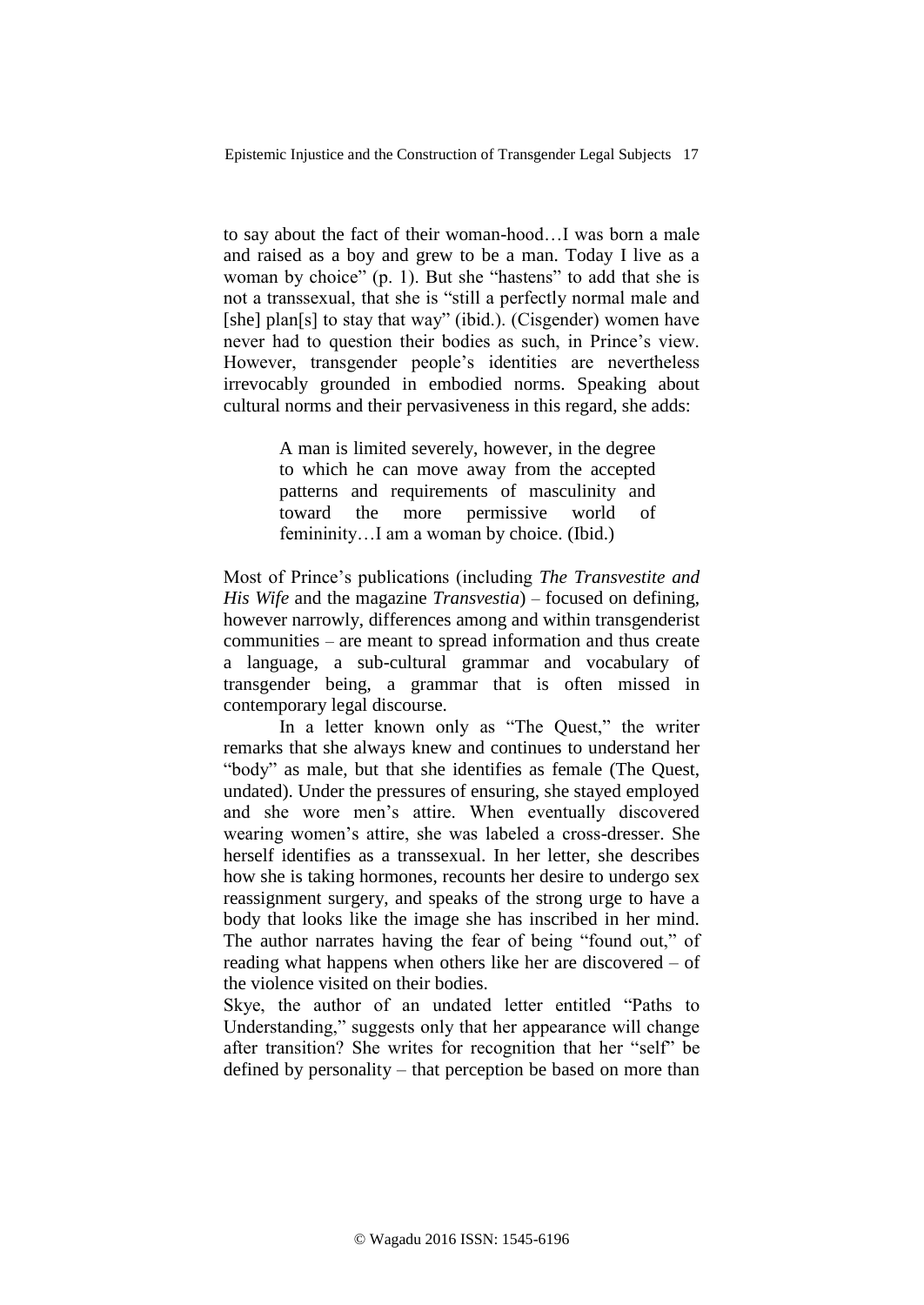just her desired transition (from male to female). But her fear, just like the unknown author of "The Quest," is that of being discovered – of effeminacy that is mapped onto her "wrong" male body and thus the "wrong" attire she might be discovered wearing:

> So, with all this knowledge, how do I feel? I still become depressed. I still am in a recluse phase. I continue with my sporadic ingestion of estrogen. I still long to be rid of my maleness and want to be in my femaleness….Then I think about my deep voice, my veiny hands, my high forehead, and I am caught in the middle of conflict. I stop taking the estrogen. Nothing is possible. Then I start again. (Skye, Paths to Understanding, undated)

Transgender experiences are those of self-creation in a cultural milieu inimical to the idea of gender fluidity; these experiences push boundaries and norms while simultaneously adopting some. Yet for all this gendered and sexed diversity, US-American culture and particularly its legal discourses are fastidiously attached to cisgender narratives of a gender/sex binary that fixes male and female expressions of selfhood.

#### **Courts as Venues of Epistemic Injustice**

How do courts play their part in the perpetuation of epistemic injustices even when they make decisions that favor transgender communities? Courts construct the legal subject on the basis of what is at hand  $-$  i.e., precedent, court briefs, a judge's own personal knowledge and experience of a thing. The most durable legal construction of the gendered subject is carried out through the gender binary – of the man/woman distinction. My argument hinges on certain critical observations of cisgendered legal cognition that underlies judicial precedent. Based upon the precedent set in the Supreme Court case, *Price Waterhouse v. Hopkins* (1989), the legal category of gender/sex has remained relatively fixed. What follows in this section will be an analysis of several cases dealing with transgender workers who experienced employment discrimination. These cases include *Smith v. City of Salem* (2004), *Schroer v.*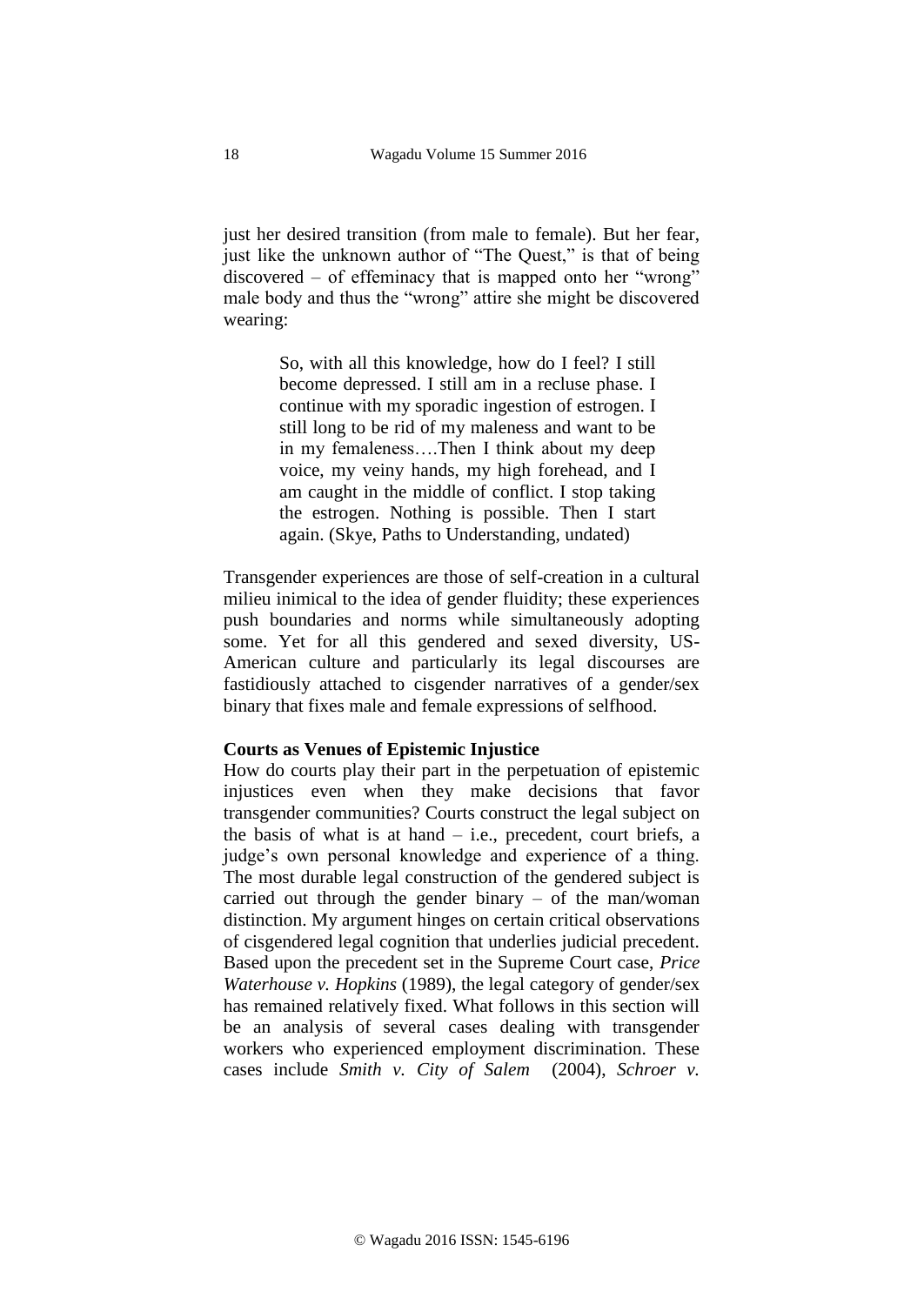*Billington* (2007), *Glenn v. Brumby* (2011), and *EEOC v. R.G. & G.R. Harris Funeral Homes, Inc.* (2015) – each conditioning the legal subjectivity of the transgender person in hermeneutically unjust ways by foreclosing transgender experiences and narratives of discrimination from entering the legal field. Each inevitably fold together the testimonial and hermeneutical forms of injustice (Fricker, 2007, p. 159). In a later section, I will examine two points of departure from these systemic ways of reading transgender narratives through an analysis of *Enriquez v. West Jersey Health Systems* (2001) and *Finkle v. Howard County, Md.* (2014), both of which help expand the status of *transgender* in the legal discourse on discrimination.

Sex discrimination cases refer, inevitably, to the precedent set in *Price Waterhouse v. Hopkins* (1989). In *Price*, the U.S. Supreme Court ruled that private employers could be held liable for "sex stereotyping" when they engage in open practices of discrimination based on certain preconceived notions of gender. At issue was a cisgender female employee of Price Waterhouse, Anne Hopkins, who was denied partnership at the firm. In filing her claim against the firm, Anne Hopkins asked the Court to consider the disparaging remarks male partners had made during the process of considering her partnership. She was held to lack the necessary aggression, the "macho" qualities that *being* a "woman" naturally foreclosed. Price Waterhouse argued that such statements were not in violation of Title VII of the 1964 Civil Rights Act because they were not made in direct consideration of sex, *per se*. In disposing the case, the majority discussion held much of gender/sex as one and the same thing. Sex, for this court, became the site on which gender is mapped. A masculine woman or a feminine man cannot be, in this sense, discriminated against as such discrimination constituted an "impermissibly *cabined view* of the proper behavior of women [or men]…" (*Price Waterhouse v. Hopkins,* 1989, at 237, emphasis added). The majority goes on to reason that:

> In saying that gender played a motivating part in an employment decision, we mean that, if we asked the employer at the moment of the decision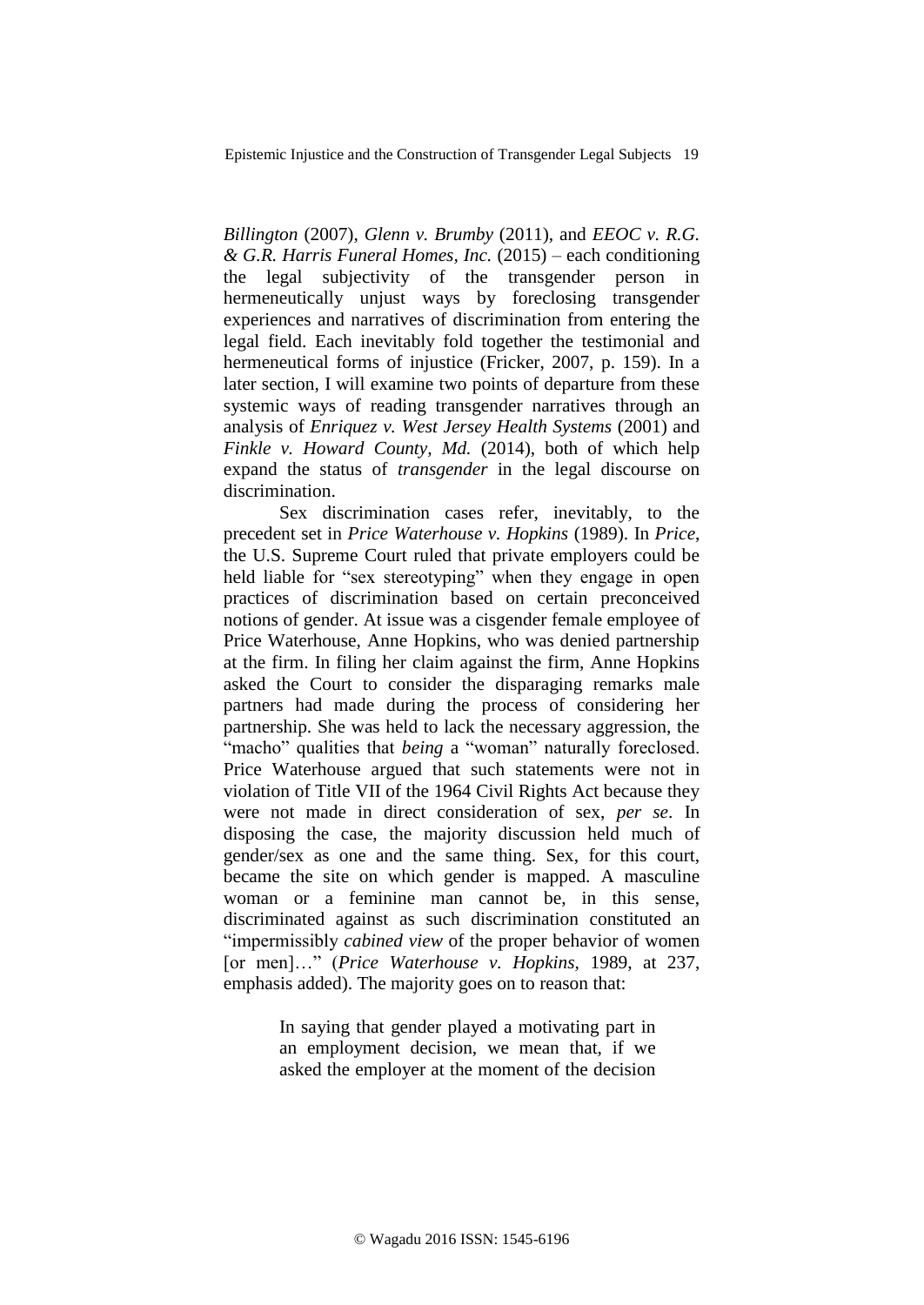what its reasons were and if we received a truthful response, one of those reasons would be that the applicant or employee was a woman. In the specific context of sex stereotyping, an employer who acts on the basis of a belief that a woman cannot be aggressive, or that she must not be, has acted on the basis of sex stereotyping. (*Price Waterhouse v. Hopkins,* 1989, at 237)

In terms of precedent, the *Price* decision set the following foundation: The body is either male or female, man or woman, masculine or feminine, and judgments are anchored by these cisgender conceptions of sex, gender identity, and general bodily expression.

The courts rely on analogical reasoning to conclude that a given litigant has experienced discrimination. This sort of cognition suggests that a person's experiences of discrimination can be mapped onto another case containing "similarities". This reasoning situates transgender discrimination squarely alongside cisgender forms of sex stereotyping. In *Smith v. City of Salem* (2004), the circuit court ruled "(a)s such, discrimination against a plaintiff who is a transsexual – and therefore fails to act and/or identify with his or her gender – is no different from the discrimination directed against Ann Hopkins in *Price Waterhouse*, who, in sex-stereotypical terms, did not act like a woman" (at 574-75). The question remains: According to which standard of woman did she fail to act, and on whose terms? Although the court seemed to suggest a more expansive view of "sex stereotyping" was on the horizon, the court places the "behaviors" and "appearances" of a transgender woman alongside the characteristics of other cisgender plaintiffs.

In *Schroer v. Billington* (2007), the court suggested that an analogy be drawn between an employer's decision to discriminate against a person's decision to transition genders and a person's decision to convert religions. The majority concludes that "(n)o court would take seriously the notion that 'converts' are not converted by [Title VII]. Discrimination because of religion easily encompasses discrimination because of a change of religions. But in cases where the plaintiff has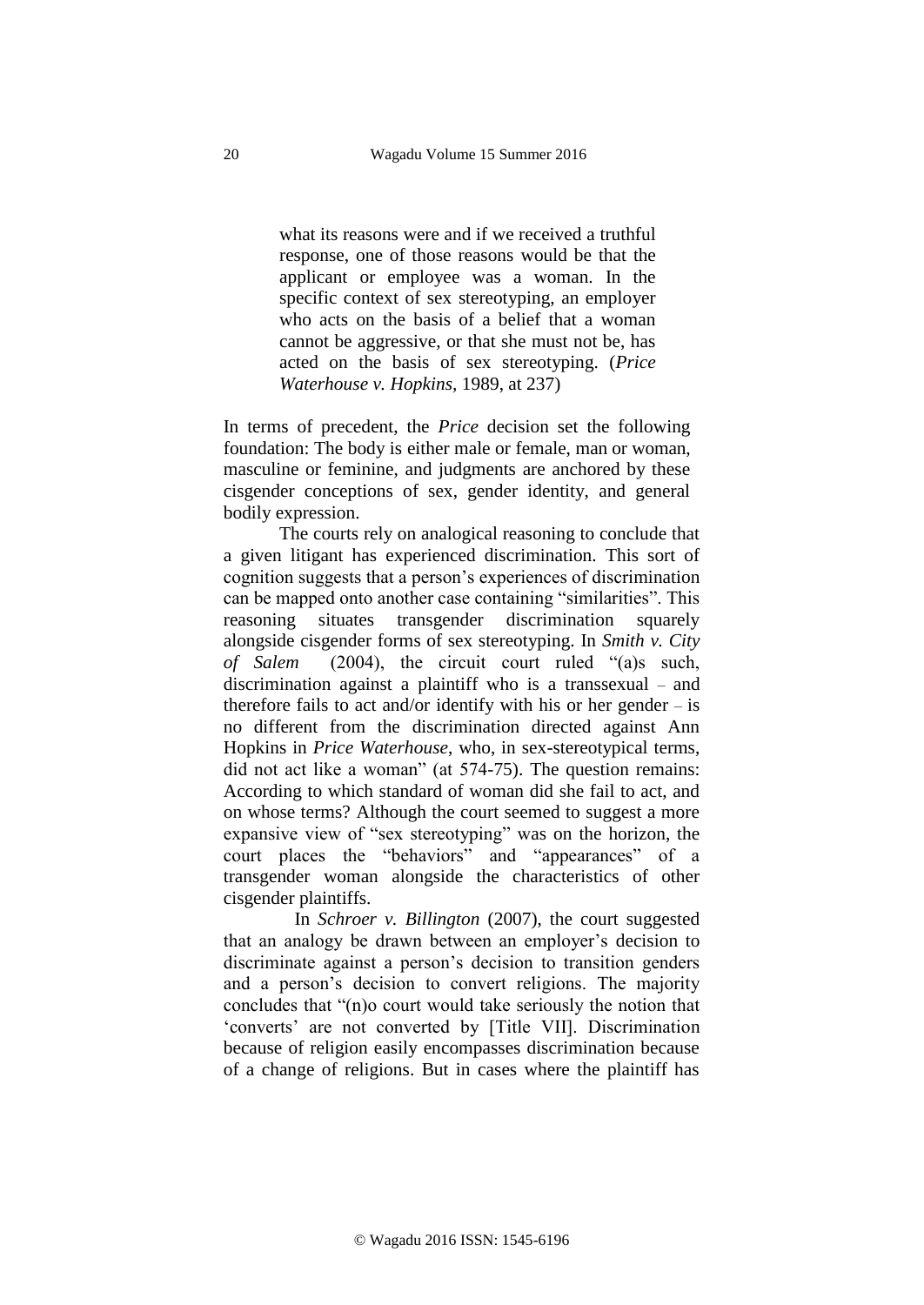changed her sex, and faces discrimination because of the decision to stop presenting as a man and to start appearing as a woman, courts have traditionally carved such persons out of the statute.…" (Ibid., at 31). The court would rule in favor of the transgender litigant. Yet, the analogy whereby religions stand in for gender would seem to suggest that transgender people are to be taken as "converts," in the process of moving between one legible form of being to another.

The equivalence of "convert" to "transgender" is misleading, as much as the proclamation that a transgender person experiences "the same" kind of discrimination under employment law as cisgender people would. It suggests a kind of liminality, an in-between space for the transgender litigant. Outside of an accepted gender duality, transgender people are not, in one fundamental legal sense, a categorically distinct identity possessed of separate experiences. In other words, "transgender" is merely the means through which a court might seek to understand the much more legible experiences of (cisgender) man or woman. The cognitive movement between two gender poles constructs an isomorphic transgender subject out of pre-fashioned pieces. Caught between these categories that are based on cisgender experiences of gender, transgender narratives *as transgender* are radically altered or hidden from view. Indeed, the *Schroer* court would explicitly rule that "transsexuality," in itself, has yet to be categorically protected.

These sorts of judicial epistemic commitments are typical of cisgenderism, which describes the "cultural and systemic ideology that denies, denigrates, or pathologizes selfidentified gender identities that do not align with assigned gender at birth as well as resulting behavior, expression, and community. This ideology endorses and perpetuates the belief that cisgender identities and expression are to be valued more than transgender identities and expression and creates an inherent system of associated power and privilege" (Lennon & Mistler, 2014 p. 63). Through their institutional power, as (knowing or unknowing) arbiters of cisgenderism, courts create the conditions for hermeneutical injustice. This view is illustrated by jurisprudence finding that gender and sex stereotypes themselves constitute discrimination because they unjustly establish what it *means* to be a man or woman (see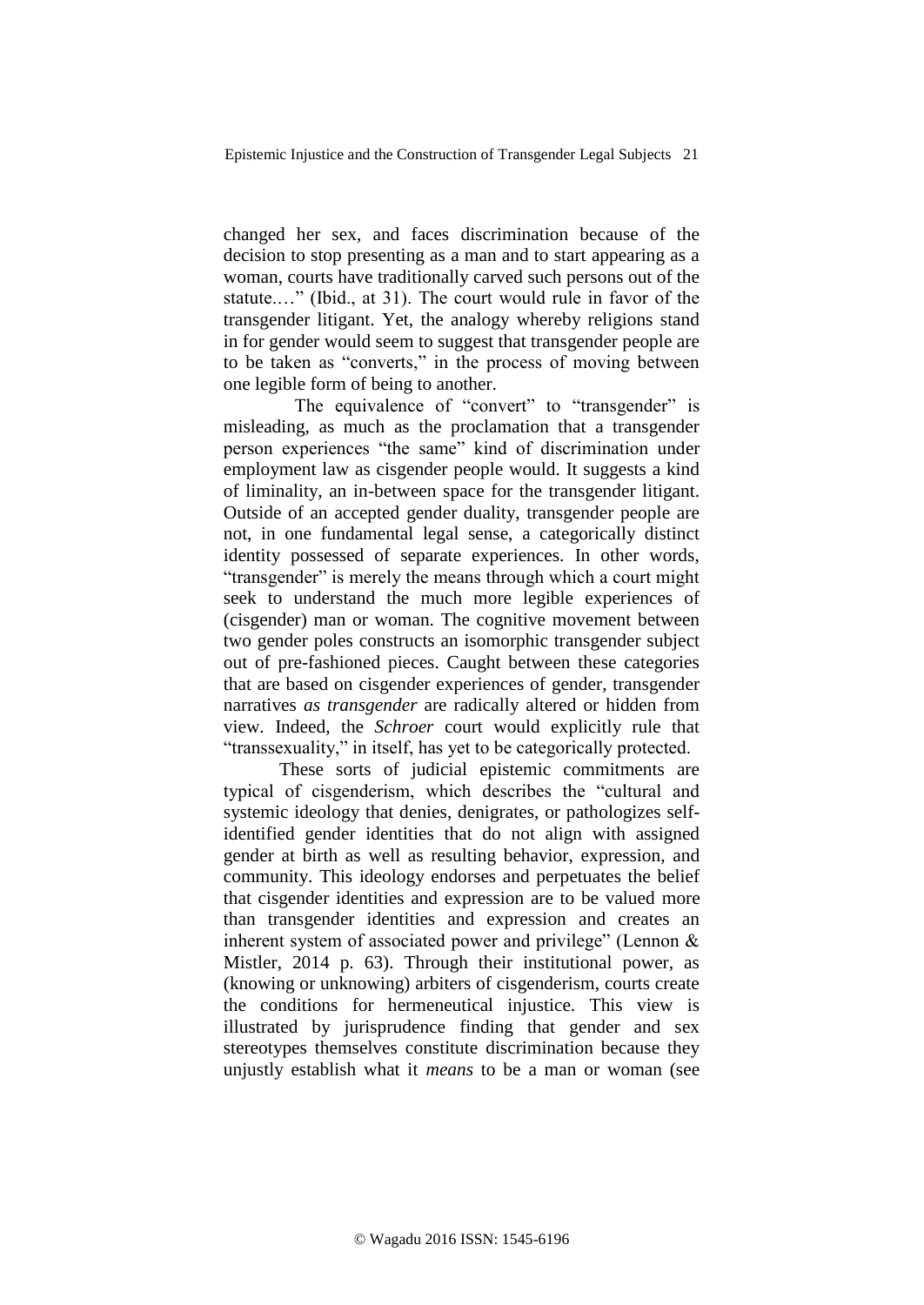above, *Price v. Waterhouse* 1989). However, from this point of view, what standard of man or woman is being enacted, and whose bodies are being posited as reflective of these standards? This legal cognition does not seek to arrive at any meaningful transgender experience of womanhood or manhood. It takes for granted that cisgender experiences of womanhood and manhood (in other words, gendered selfhood) constitute sex stereotypes. This form of reasoning is itself epistemically problematic because it denies the legibility of transgender experiences of gender and sex as such. It also forecloses the entrance of such knowledges into the range of experiences that populate the resources of knowledge that constitute legal as well as social discourse. It is not enough, I argue, that a transgender person has, by law and right, protections against discrimination or harassment.

One of the most well known cases in transgender employment in recent years illustrates the limits of such kind of legal discourse to take transgender experiences and difference seriously. The case, *Glenn v. Brumby* (2011) does refer to Vandy Beth Glenn as a transgender woman. It offers the impression that that category itself enters the discursive array of the court's reasoning. Yet, a closer look suggests that cisgenderism organizes the court's legal cognition.

In October of 2007, Vandy Beth Glenn, a former naval officer and journalism alum of the University of Georgia, announced to her employers that she intended to live her life as a woman – confirming publicly a personal truth that had remained mostly private. She was transgender. Having been diagnosed with Gender Identity Disorder (GID), Glenn's lawyers would later explain that she struggled with her social status as 'male' – the sex assigned to her at birth. At the time, the DSM-IV described Gender Identity Disorder as a 'serious condition' or pathology, in which a person whose gender identity did not conform to their birth-assigned sex (this has changed, as the current edition of the DSM-V [American Psychiatric Association, 2013] now describes such a "condition" as Gender Dysphoria, not "disorder"). Her public decision came as a relief. Glenn loved her job. She had been working at the General Assembly's Office of Legislative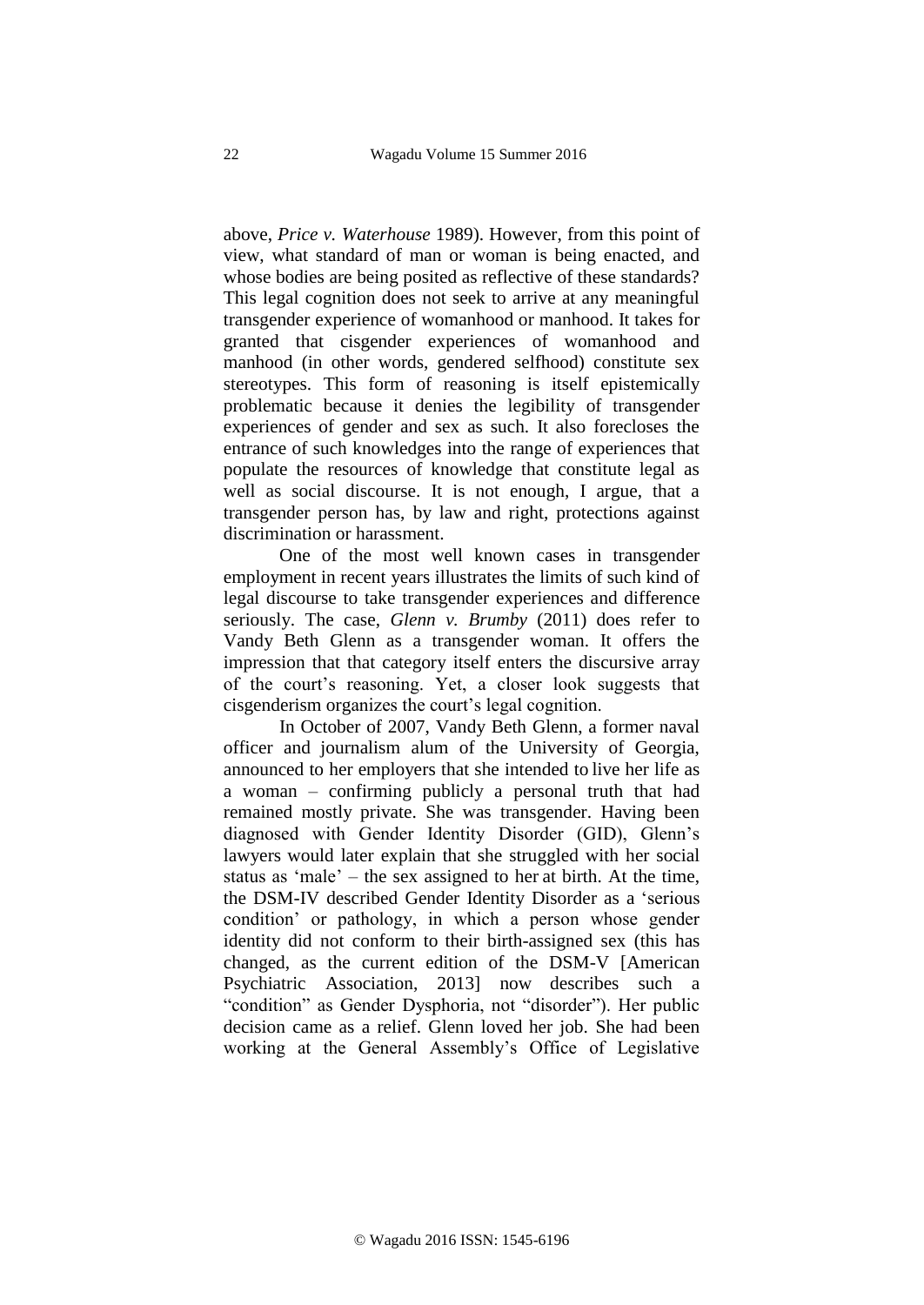Counsel of Georgia as an editor and proofreader for the previous two years.

Glenn informed her immediate supervisor, Beth Yinger, of her intention to transition and Yinger passed along the information to the head of the Legislative Counsel, Sewell Brumby. Sewell would later confront Glenn about her transition-related decision, telling her it was "inappropriate," firing her as a result. Glenn filed suit against Brumby in 2008. The claim was legally straightforward: Glenn's firing was a clear violation of the Equal Protections clause of the  $14<sup>th</sup>$ Amendment of the US Constitution as it related to sex stereotyping. Sex for the Eleventh Circuit court was still considered biological, or birth-assigned. Gender was a separate, socially constituted identity. However, the Eleventh Circuit held that Glenn's decision to transition was not only considered sex-related. It also touched on areas of gender. Glenn's assigned sex at birth notwithstanding, her decision to move forward with both physiological and dress-related transitions fell under the court's wider interpretation of *Price*. In 2011, after three years of judicial procedure and hearings, Glenn finally won her job back.

In order to determine whether Glenn suffered a violation of sex discrimination under the Equal Protection Clause of the  $14<sup>th</sup>$  Amendment, the Eleventh Circuit had to come to terms with the definition of transgender as a legal category. The court moved toward a definition of transgender as that of action and perception. "A person is defined as transgender precisely because of the perception that his or her behavior transgresses gender stereotypes" (*Glenn v. Brumby* 2011, at 1317). For this determination, the court used a law review's determination that the "very acts that define transgender people as transgender are those that contradict stereotypes of gender appropriate appearance and behavior" (Turner, 2007, p. 563). The court went on to conclude that there is "a congruence between discriminating against transgender and transsexual individuals and discrimination on the basis of gender-based behavioral norms" (ibid.). Discrimination against transgender employees presumes discrimination on the basis of gender norms. The transgender person "transgresses" or "violates" these norms or stereotypes. However, these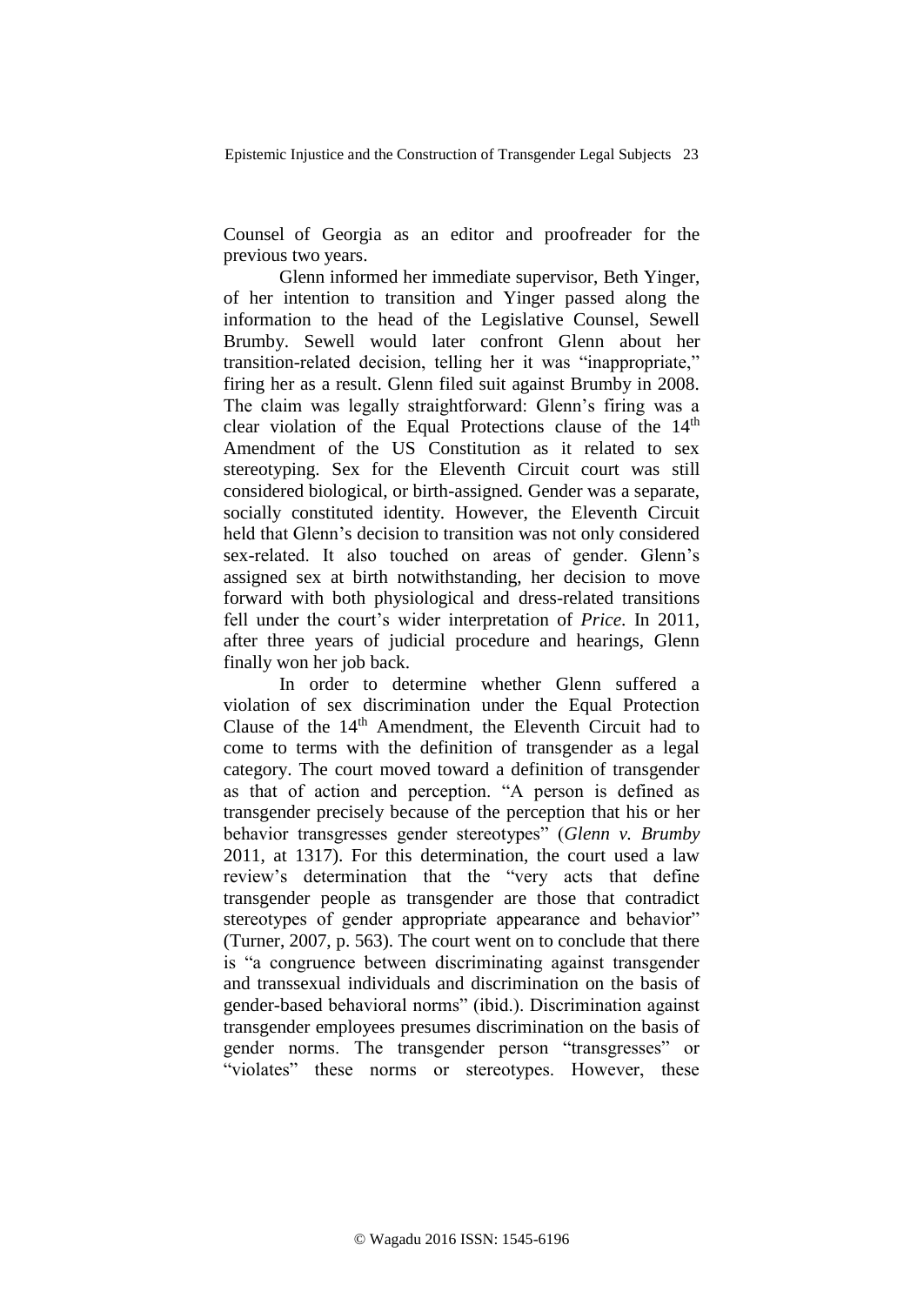conclusions are reached through the lens of the very norms found stereotypical. In other words, the experiences of transgender persons, in order to be understood as transgender, hinges on the conclusion that transgender legibility is maintained between two legible cisgender markers.

Much of the *Glenn* decision does not deal with transgender experiences. Rather, "transgender" is perceived through the precedent that has already made sense of gender stereotypes. The court held that "An individual cannot be punished because of his or her perceived gendernonconformity" (*Glenn v. Brumby* 2011, at 1319). How is gender nonconformity being perceived, however? Previous cases were primarily dealing with cisgender men wearing jewelry, or cisgender women entering workplaces in pants, or other "typically" masculine attire, or clothing associated with military service and thus being considered too "butch." "Sex stereotyping," as a heuristic, smuggles the cisgender body and the gender norms that map onto it as foundational. Transgender experiences of discrimination are made legible through this foundation. In one sweeping statement, the court erases the particular difficulties that transgender employees face in their lived experiences as being transgender: "Because these protections are afforded to everyone, they cannot be denied to a transgender individual. The nature of the discrimination is the same; it may differ in degree but not in kind" (*Glenn v. Brumby*  2011, at 1319). Such is the nature of equality guarantees. Because "everyone" is afforded protection – indeed a cisgender "everyone" – transgender individuals cannot be denied that protection. Symbolically powerful, but this does not offer epistemic credit to the particulars of transgender discrimination. Indeed, the fact of being transgender – of not only looking and acting "differently" but of actually inhabiting embodied difference – invites social violence and discrimination in various forms that are not taken into account in the *Glenn* case decision.

These cisgender conceptions of gender/sex undergird even the most recent rulings. Regarding a transgender employee's termination, the court held: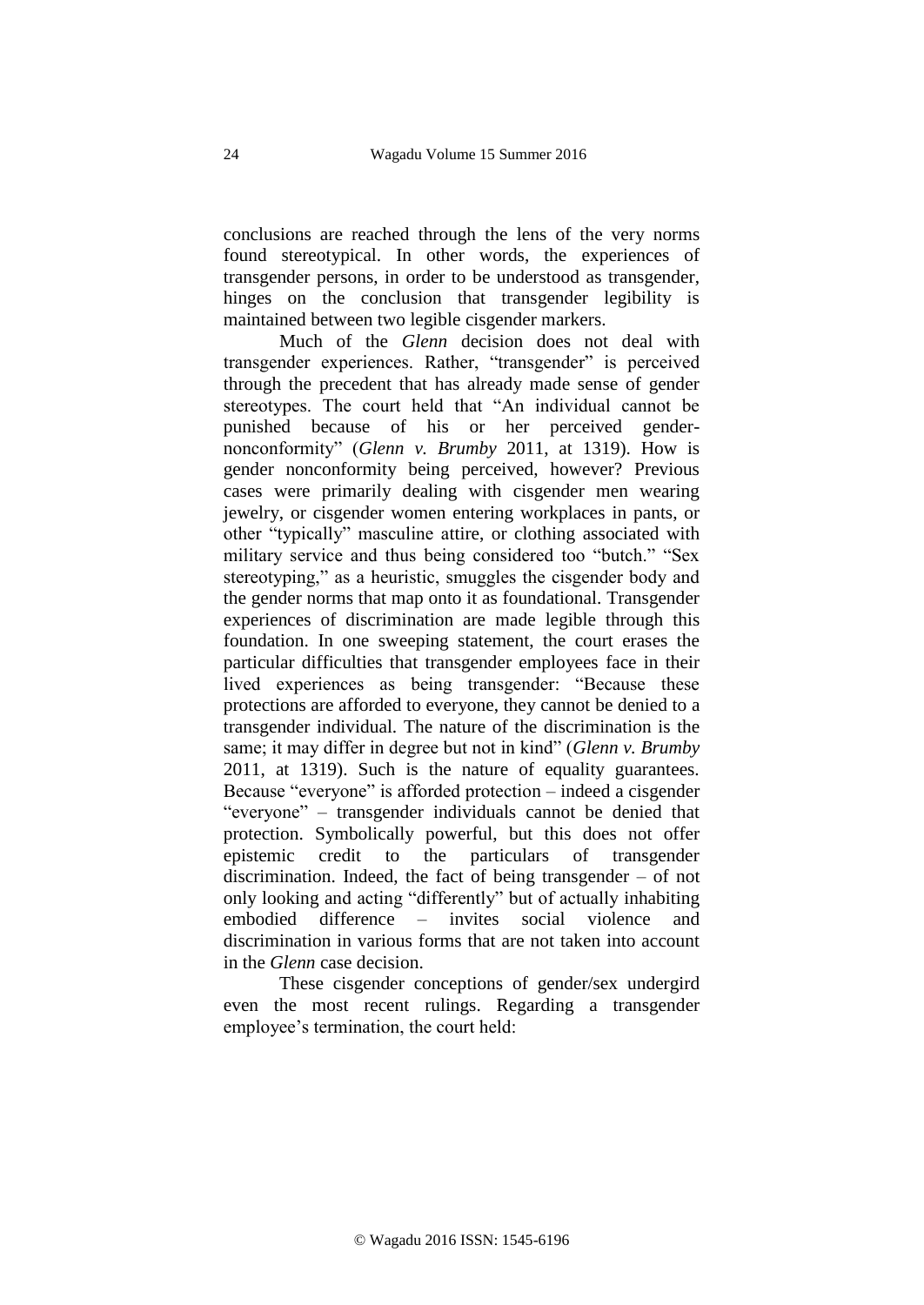[I]f the EEOC's complaint had alleged that the Funeral Home fired Stephens based solely upon Stephens's *status as a transgender person*, then this Court would agree with the Funeral Home that the EEOC's complaint fails to state a claim under Title VII. (*EEOC v. R.G. & G.R. Harris Funeral Homes, Inc.*, 2015, at 2, emphasis added)

The status of being transgender is not in itself the site of discriminatory action. The court holds to this reasoning because "the EEOC's complaint also asserts that the Funeral Home fired Stephens 'because Stephens did not conform to the [Funeral Home's] sex- or gender-based preferences, expectations, or stereotypes' [(Compl. at ¶ 15)]. And binding Sixth Circuit precedent establishes that any person *without regard* to labels such as transgender can assert a sex-stereotyping and genderdiscrimination claim under Title VII, under a [Price Waterhouse] theory, if that person's failure to conform to sex stereotypes was the driving force behind the termination" (ibid., emphasis added). Under this brand of reasoning, the legal heuristic of "sex stereotyping" does not have to depend upon the claimant's social identity. In this sense, it is not the transgender person who holds the discursive and epistemic keys to unlocking why their discrimination is patently unjust. It is, rather, sex stereotyping from the perspective of cisgender sex stereotypes that constitutes the wrong, which can be described as a hermeneutic injustice. This lack of a conceptual vocabulary allowing transgender experiences to become legible *as* transgender creates the demand for a shift in hermeneutical resources for courts of law.

Thus the transgender legal subject undergoes a radical mediation. Glenn's status as transgender is liminal: her experiences are seen in terms of either cisgender male or female forms of stereotypes, not transgender experiences of these identities. The social qualities of this transgender experience(s) are erased because "everyone" deserves the right to equal protection. Moreover, this invites the question of what type of transgender person is taken for granted. Where, in such a schema, do non-binary people, or those who reject the binary altogether, or "gender bend" – by subverting gender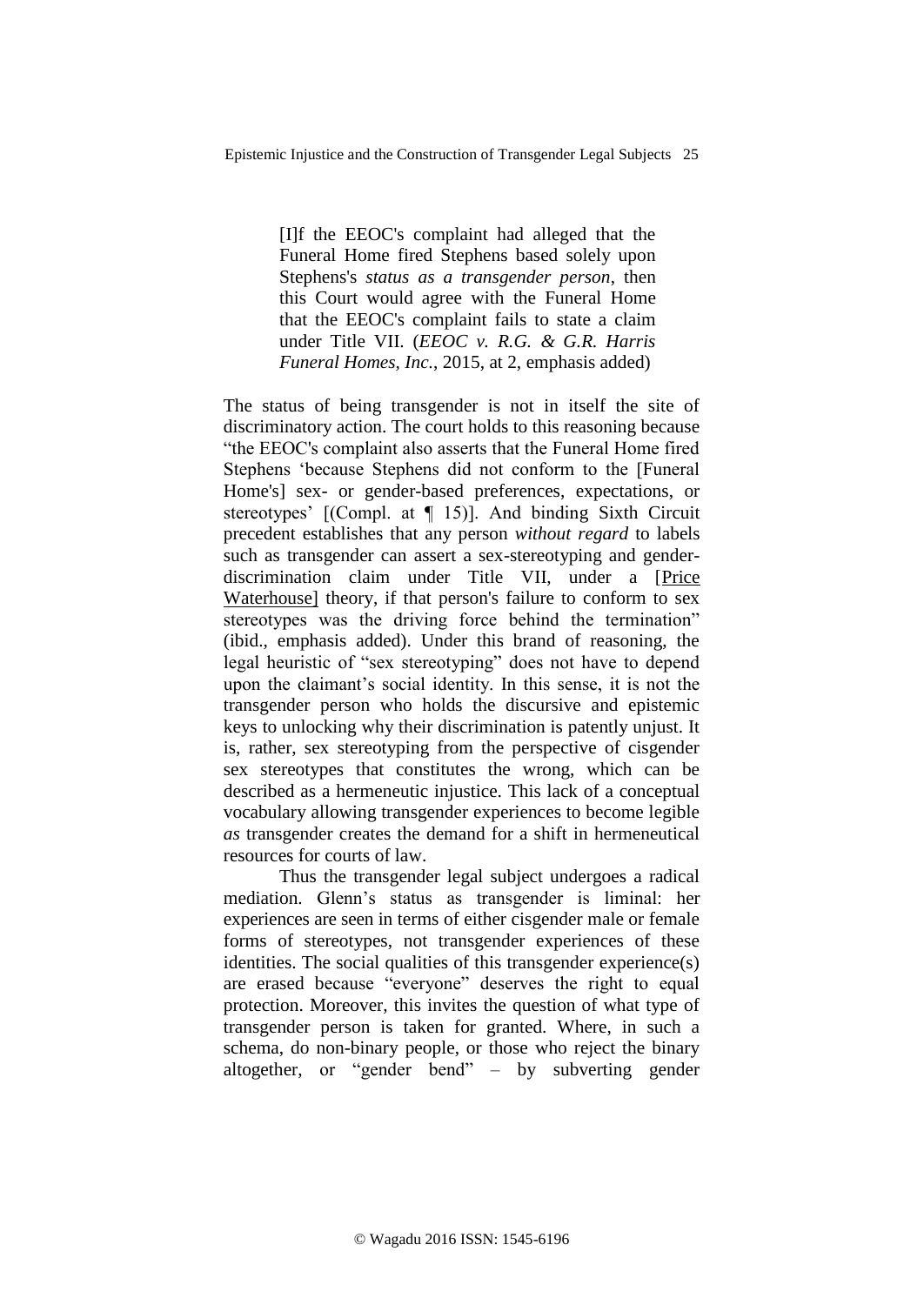expressions one day but not the next – or who are intersex, belong? Where does race belong in these intersecting phenomena?<sup>3</sup> Dramatically, transgender experiences are at risk of altogether disappearing in the face of such reasoning in legal discourse.

# **Shifting Hermeneutical Resources: Toward Understanding**  *Transgender* **Discrimination in Law**

For epistemic justice to exist at all, there can be no primarily "authentic" voice, no idealized individual subject. Rather, the composite of voices and experiences that make up an identity should be taken into account. The movement toward epistemic justice has been illustrated in recent years by numerous agency decries. The EEOC for the US government has insisted in a number of cases that transgender people are protected under federal statutes (particularly Title VII of the U.S. Civil Rights Act of 1964) and other precedents. Indeed, the protections against "sex discrimination" act as the bulwark against discrimination of transgender employees. Indeed, from the universal legal point of view, gender and sex collapse on this front. The EEOC's definition of gender identity as one's "inward sense" of gender that does not match their "birth assigned sex" is not itself problematic. It suggests that a person's identity of "transgender" strives at creating a "match" between their cognitive gender and their bodily morphologies. It is important to note that public employees are protected under these new rules. Private employees are not. Local and state initiatives to protect transgender people vary. The EEOC and others have come to terms with transgender claimants and the fact of their discrimination in the workplace, albeit a governmental workplace. Case law brought this American executive agency and legal system to a point of understanding "transgender." Notwithstanding, the epistemic implications put recent "progressive" views on gender and sex to the test.

Some legal venues have adopted alternative approaches that expand beyond the univocal transgender narrative, creating a kind of legal "epistemic friction" against the cisgenderism of precedent laws (Medina, 2013, pp. 48-55). For instance, in 2001, a New Jersey court moved beyond sex stereotyping, holding that a "person who is discriminated against because he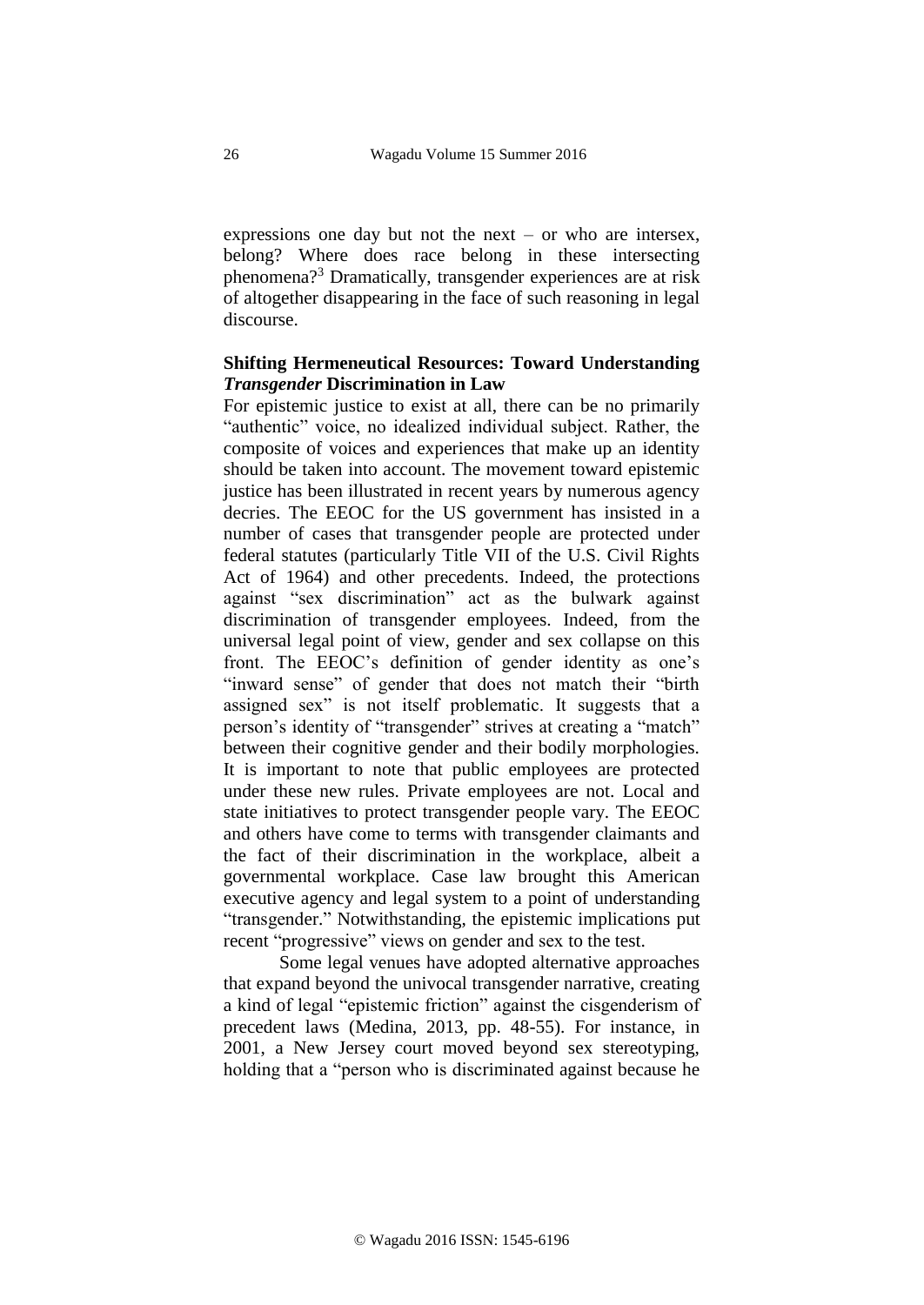changes his gender from male to female is being discriminated against because he or she is a member of a very small minority whose condition remains *incomprehensible to most individuals*. The view of sex discrimination reflected in [precedent case decisions] is too constricted" (*Enriquez v. West Jersey Health Systems* 2001, at 372). The court explicitly regards the status of transgender as a category of identity, holding that the statute in question determines that "[d]istinctions  must be made on the basis of merit, rather than skin color, age, sex or gender, or any other measure that obscures a *person's individual humanity and worth*. This case represents another step toward achieving what has thus far been an elusive goal" (ibid., emphasis added). The case further suggests not only the court system's own epistemic limits (through its denial that precedent law has taken up the transgender identities adequately) but also that society has yet to comprehend "transgender" in its fullness.

Furthermore, a district court in Maryland, more than a decade later, gestures toward this kind of epistemic comprehension of transgender communities – of taking transgender, in itself, seriously. In *Finkle v. Howard County, Md.* (2014), the court ruled that an employee with an "obvious" status as transgender is protected under "sex stereotyping" claims. The Plaintiff, Finkle, argued that her appearance as a broad-shouldered, masculine-looking woman constituted, as appearances go, the reason for her discrimination. The victory itself cautions pause. A more expansive view of "sex stereotyping" should include the identity of transgender. But a court's incorporating this identity can only have epistemic merit when it concedes that transgender people have particular forms of discrimination such as Finkle's, where it is situated in a world outside legal discourse. "The obviousness" of Finkle's discrimination is founded in the fact that in a reality composed of degrees of cisgenderism, transgender people become the site difference and derision (ibid., at 13). For the court, acknowledging this site of difference is key to developing good law engaging and dismantling the varieties of discrimination that transgender people face.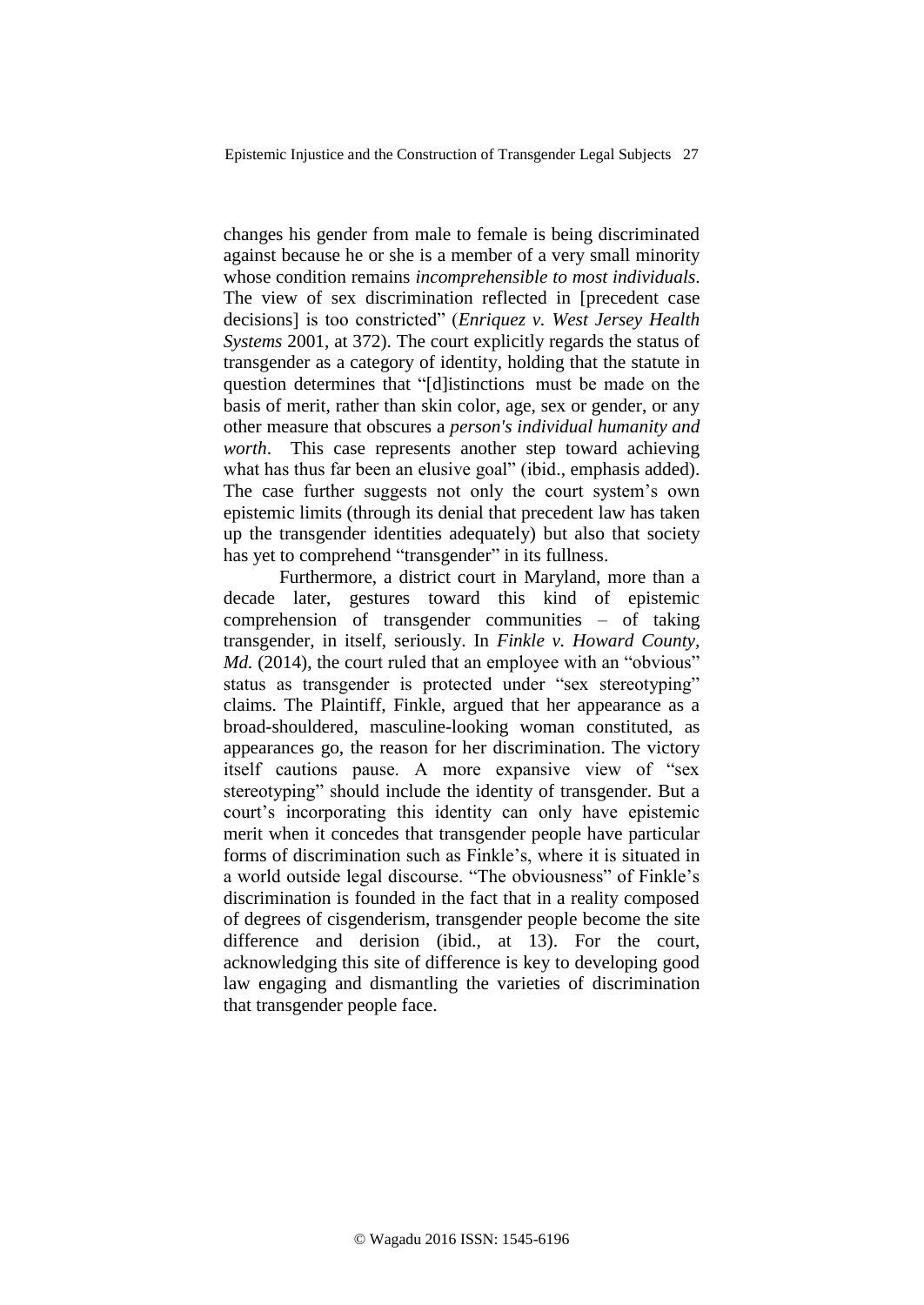#### **Conclusion**

"Sex stereotyping," as a legal heuristic, naturalizes cisgender conceptions of gender/sex. How can legal discourse take differences seriously – where the body is the site of the difference? In his analysis of gender construction before the law, Paisley Currah (2009) finds that most winning arguments follow the standard pursued in the *Glenn* court. Others have followed similar arguments, both critical yet receptive to the power of the symbolic victories these cases carry (Gordon, 2009). Yet, the internal power of this judicial reasoning to construct a gendered subject routinely relies on cisgenderism as it organizes the legal imaginary of sex/gender. The anchor is always already a pre-fashioned cisgender body. What can the courts do to comprehend the multiplicities of being transgender, or the experiences that it entails? There must be a sustained epistemic commitment to have transgender discourses and narratives of gendered selfhood enter into these various frames of reference in order for legal institutions to realize epistemic justice.

Dean Spade's (2011) work engages in a sustained critique of this sort of cisgenderism in the law. His perspective on rights, specifically those developed under discrimination law, is founded on what he perceives as the "perpetrator/victim dyad, imagining that the fundamental scene [of discrimination] is that of a perpetrator who irrationally hates people on the basis of their race and fires or denies service to or beats and kills the victim based on that hatred" (p. 84). The law, for Spade, adopts an already ideological notion rooted in systemic oppression – and thus becomes a difficult site in which to tackle that oppression. Rather, it reproduces oppression (ibid.). Transphobia and cisgenderism are linked. Once viewed as the foundational body and the accepted norm of bodily appearance and expression, "cisgender" helps to enact social and political violence on non-normative bodies – hence the phobia that increases violence against trans people (Enke, 2013). The movement toward legal equality, from Spade's point of view, misses that point altogether. In order to seek full protections for transgender people, the law must reflect the full diversity of transgender life as it is lived – not as it is idealized within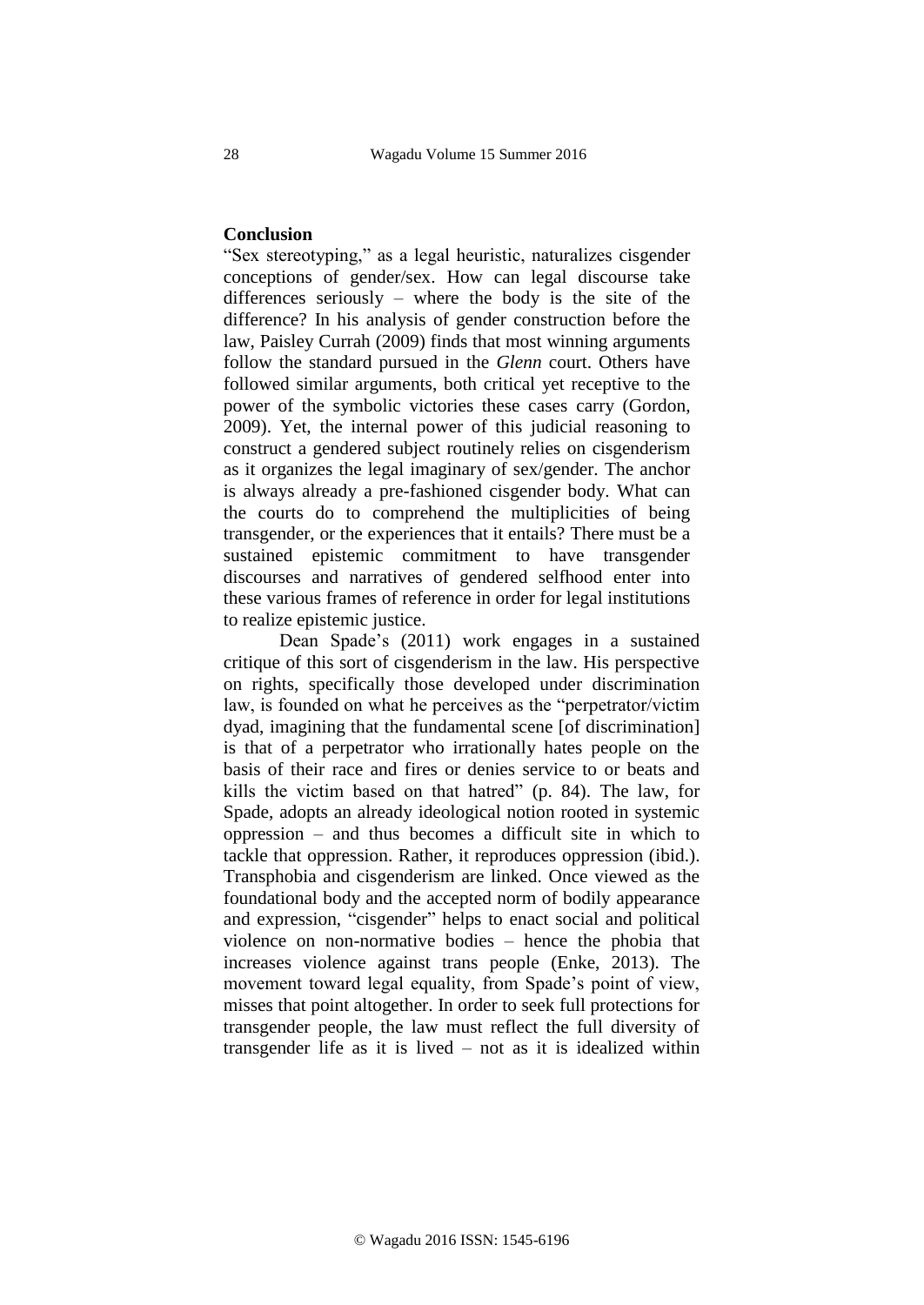liberal traditions that extol cisgender bodies as the starting point of sexed and gendered subjectivity.

As Bassichis, et al. (2013) argue, a radical strategy and critique "is...recognizing that alternative approaches to the 'official' solutions are alive, are politically viable, and are being pursued by activists and organizations around the United States and beyond" (p. 654). Offering "transformative approaches" to big problems that otherwise official, or mainstream, approaches have already attempted, Bassichis, et al. (2013) advocate for community interrelations to organize around and outside of legal strategies. The authors argue in favor of "build[ing] community relationships and infrastructure to support the healing and transformation of people who have been impacted by interpersonal and intergenerational violence" (p. 655). In this sense, creating discursive spaces that open up hermeneutical possibilities for courts to grasp are the conditions for the possibility of creating a legal grammar attentive to transgender diversity. Levi & Klein (2006) have argued that intersecting disability law with transgender discrimination jurisprudence would "transform the colloquial understanding of disability" and expand protections for transgender people while dismantling misconceptions of disability (p. 83). Indeed, "Disability antidiscrimination laws cover both those who experience some limitations because of a health condition, as well as those who experience discrimination solely because of *ignorance, stereotypes, and misperceptions* about their health conditions" (ibid., p. 75, emphasis added). Multiplying out the number of intersecting legal protections is generative, for Levi & Klein (2006). Disability and transgender should not be taken as synonymous, but productively useful ways of thinking through allying otherwise disparate legal discourses. Most scholars agree on this point: there is a plurality of unconventional and radical approaches, from community institution building to intersectional legal claims, that should motivate interactions with legal institutions for a "more humanistic movement" (Minter, 2006, p. 159).

Including these departures would be the constituent features of epistemic *justice* in legal institutions and discourses. Through these inclusions, transgender narratives would enter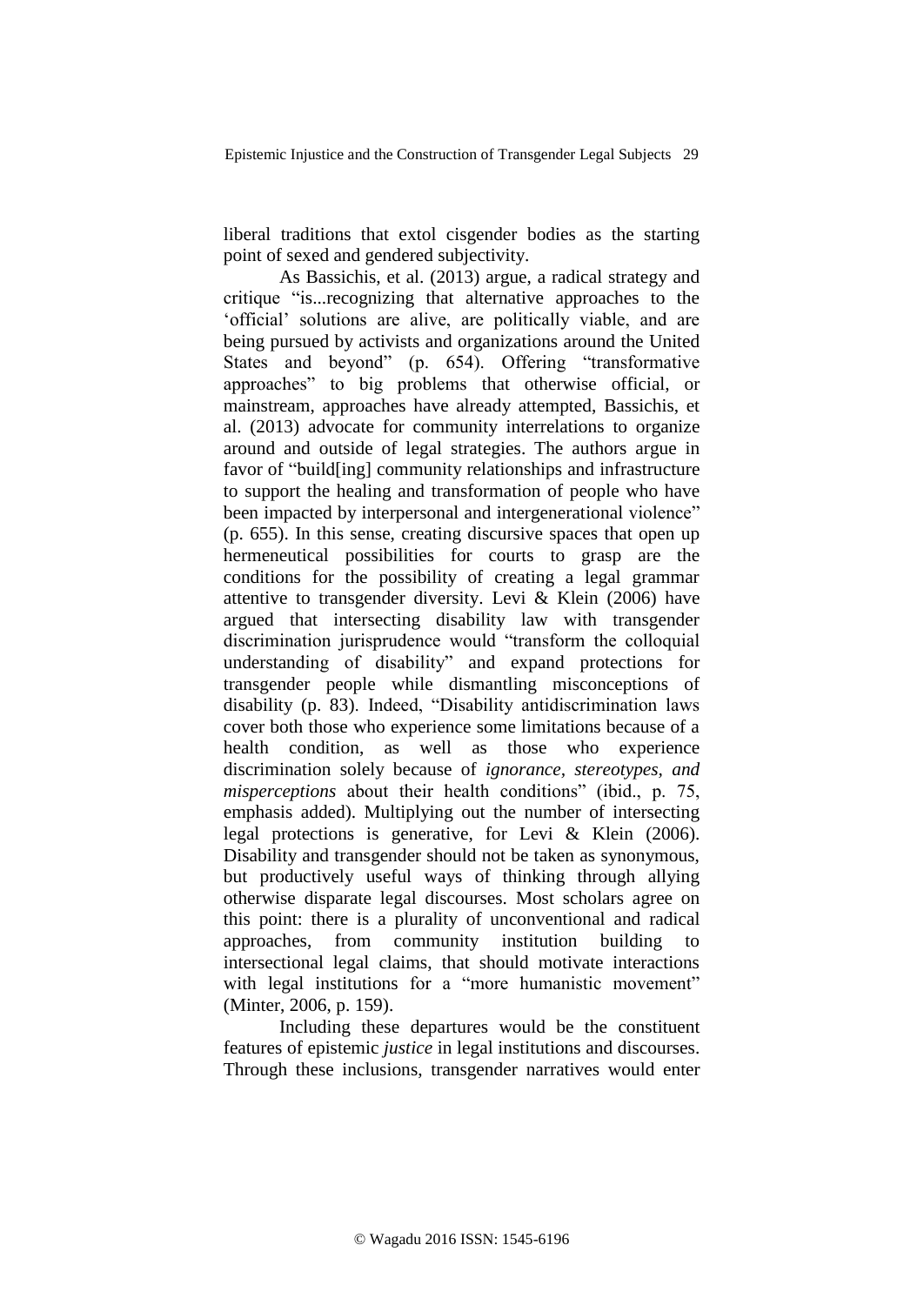into the pool of shared knowledge that forms the foundation of our legal vocabularies concerning marginalization. Indeed, it would help engender a field of judicial grammar that is epistemically inclusive. It would involve the active engagement of justices and judges to exercise a certain "reflexive awareness" of the struggle that transgender people face in making their lives legible. It would therefore expand beyond the limited scope of a "protected category" or the use of heuristics such as "sex stereotyping." Rather, acute attention would be paid to the discursive and material practices that make up transgender experiences of discrimination. In this way, the process of judicial reasoning must intertwine with the process of life itself. A commitment to the everyday should assume that our legal institutions reflect our collective life adequately, grasping at the roots of lived and situated moments in order to understand the varied people that make up transgender experiences. As gender and sex are integral parts of the lived experiences of humans, the institutions that we, at least in theory, consent to govern us must unequivocally *understand* gender and sex as they are lived in a world of bodily plurality.

That we are social creatures is a theoretical commonplace: "human nature only really exists in an achieved community of minds" (Hegel, 1977, p. 43). But achieving that community, or communities, requires new commitments to epistemic virtues in philosophy and political life. Fricker (2007) agrees, arguing "The only way to fully understand the normative demands made on us in epistemic life is by changing the philosophical gaze so that we see through the negative space that is epistemic injustice" (p. 177). It is a demand to realize the material force and social location of knowledge in all its diversity and to reflect that knowledge back into our governing institutions.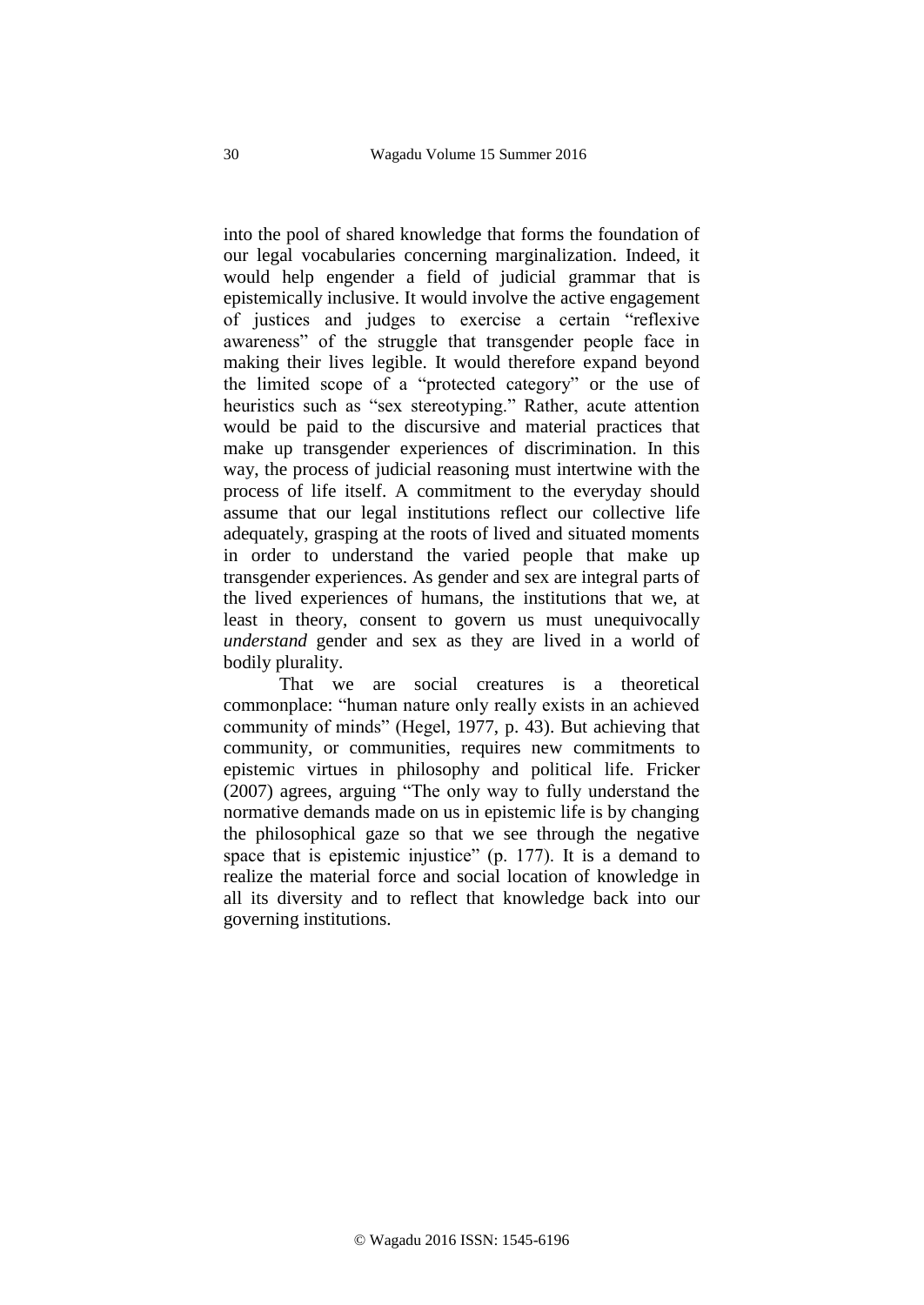# **Notes**

<sup>1</sup> This article uses transgender in the sense borrowed from Susan Stryker's (2008) and Paisley Currah's (2006) pluralistic conception of it. The word itself refers to a person's identity who "moves away" from the sex they were assigned at birth. It may also refer to anyone who defies or transgresses the gender norms that are socially constructed. Some legal cases and authors in this article have used the term "transsexual" to describe an individual who has undergone some form of sexual reassignment surgery (see Meyerowitz 2002). Throughout this article I try to consistently use transgender and qualify its gendered and sexed implications.

<sup>2</sup> I use "gender/sex" to indicate the co-extensive relationship between these two terms.

<sup>3</sup> Rachel Walker's (2011) discussion of New York City's Christopher Street Pier kids, an ethnographic account of the lives of mostly homeless transgender and queer youth living new the Greenwich Village neighborhood in New York City, illustrates the tragic paucity of knowledge about the conditions in which most transgender and queer people of color experience violence. Walker's survey of the various transgender and queer identities that thrive on the Christopher Street Piers also highlights the harsh realities of economic marginalization, social violence, and brutal policing of nonnormative bodies of color.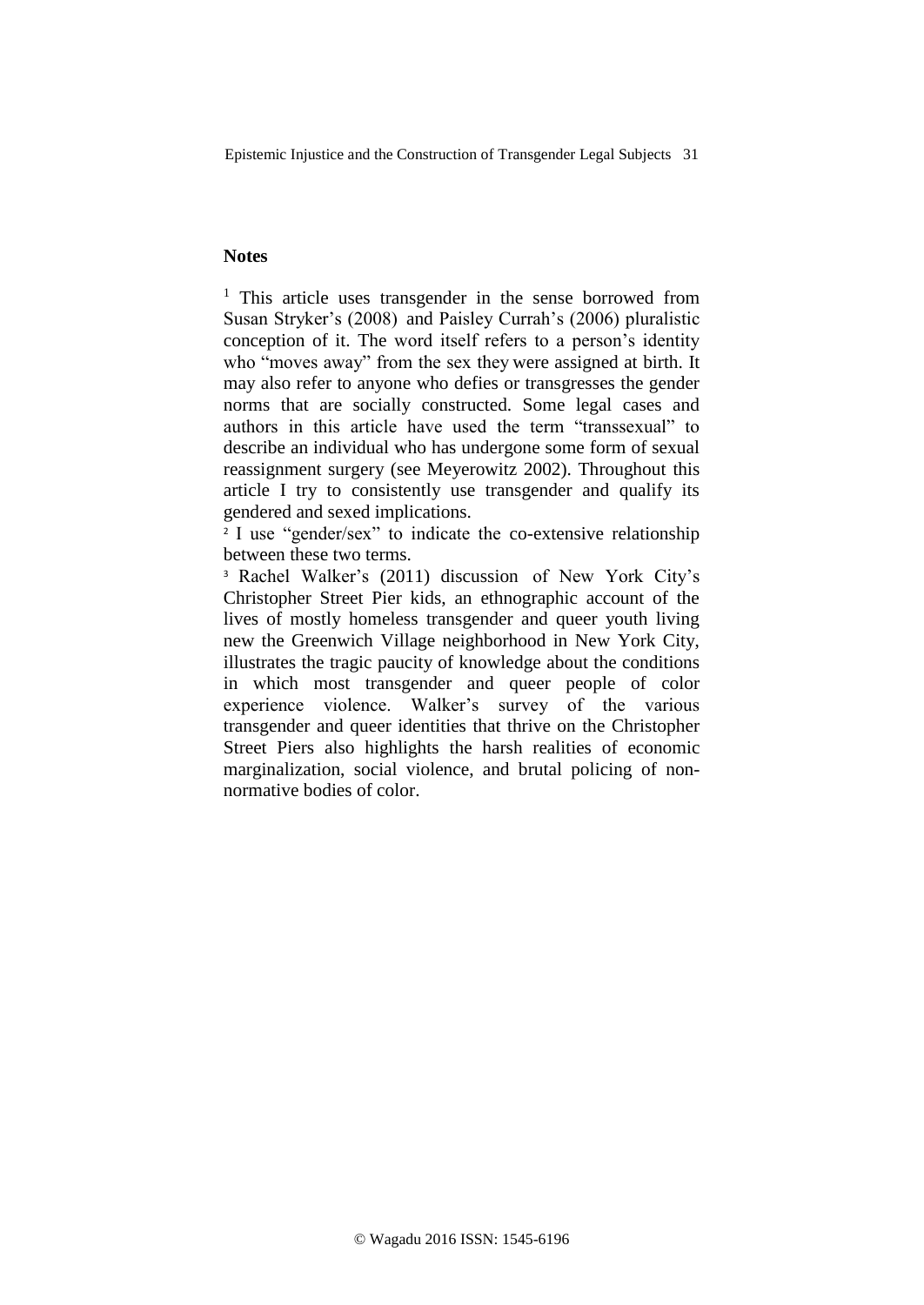### **References**

- Alcoff, L. & Potter, E. (1993). Introduction: When feminisms intersect epistemology. In L. Alcoff & E. Potter (Eds.), *Feminist epistemology* (pp. 1-14). New York: Routledge.
- American Psychiatric Association. (2013). *Diagnostic and statistical manual of mental disorders* (5th ed.). Arlington, VA: American Psychiatric Publishing.
- Aultman, B. L. (2014). Cisgender. *TSQ: Transgender Studies Quarterly*, *1*(1-2), 61-62.
- Bassichis, M., Alexander L., & Spade, D. (2013). Building an abolitionist trans and queer movement with everything we've got. In S. Stryker & A. Aizura, *The transgender studies reader 2* (pp. 653-667). New York: Routledge.
- Broadus, K. W. (2006). The evolution of employment discrimination protections for transgender people." In P. Currah, R. M. Juong, & S. P. Minter (Eds.), *Transgender rights* (pp. 93-101). Minneapolis: University of Minnesota Press.
- Currah, P. (2006). Gender pluralisms under the transgender umbrella. In P. Currah, R. M. Juong, & S. P. Minter, (Eds). *Transgender rights* (pp. 3-31). Minneapolis: University of Minnesota Press.
- Currah, P. (2009). The transgender rights imaginary. In M. A. Fineman, J. E. Jackson & A. P. Romero (Eds.), *Feminist and queer legal theory* (pp. 245-258). Surrey, UK: Ashgate.
- EEOC v. R.G. & G.R (2015). Harris Funeral Homes, Inc. F. Supp. 3d \_\_\_, 2015 WL 1808308 (E.D. Mich. Apr. 21, 2015).
- Enke, A. F. (2013). The education of little cis: Cisgender and the discipline of opposing bodies. In S. Stryker & A. Aizura, (Eds.), *The transgender studies reader 2* (pp. 234-247). New York: Routledge.
- Enriquez v. West Jersey Health Systems, 777 A.2d 365 (N.J. Super. Ct. App. Div. 2001).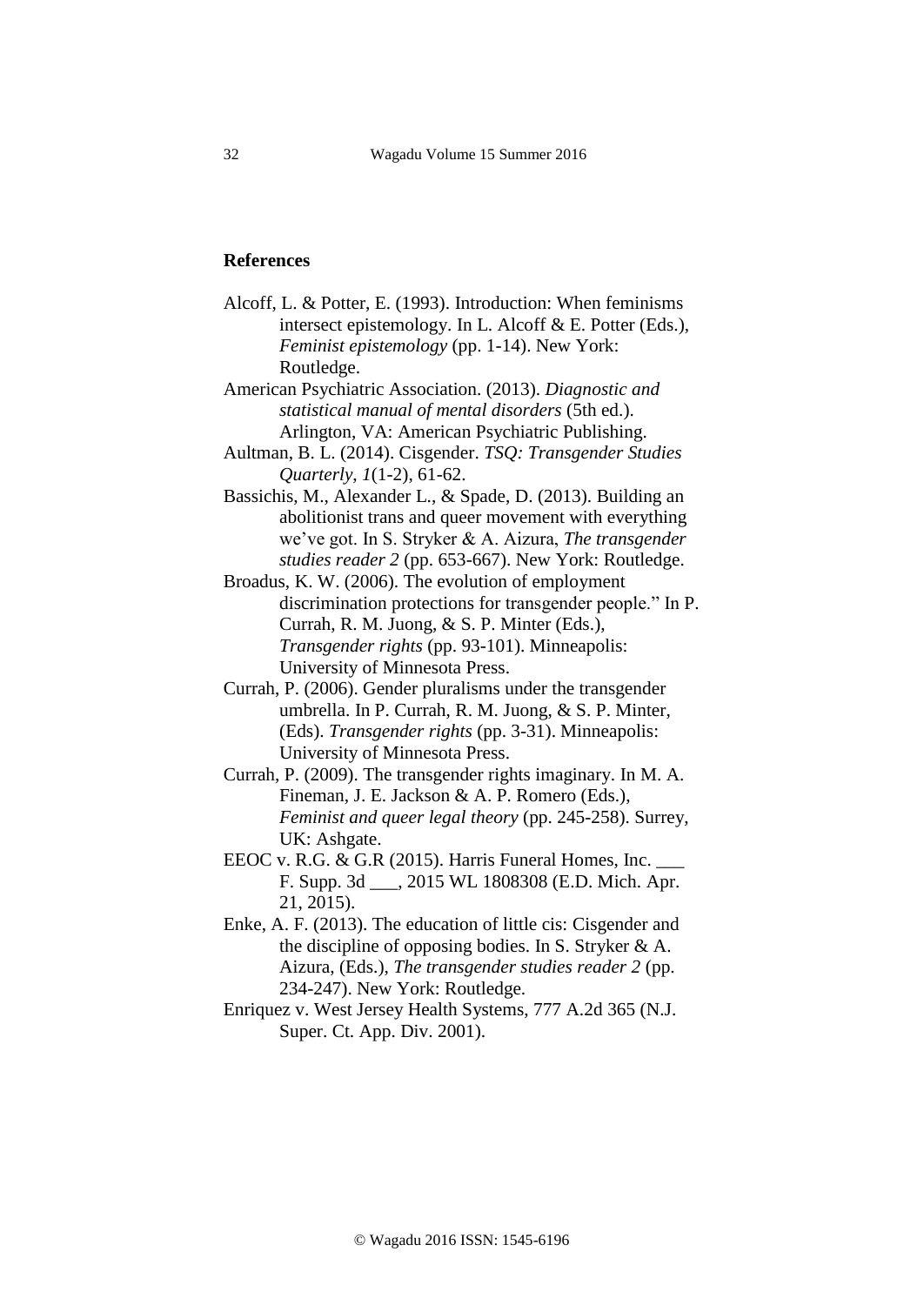- Finkle v. Howard Cnty., Md. 122 Fair Empl. Prac. Cas. (BNA) 861, 2014 WL 1396386 (D. Md. Apr. 10, 2014).
- Fricker, M. (2007). *Epistemic injustice: Power and the ethics of knowing*. New York: Oxford.
- Glenn v. Brumby. 663 F.3d 1312. (2011).
- Gordon, D. R. (2009). Transgender legal advocacy: What do feminist legal theories have to offer? *California Law Review*, *97*, 1719-1762.
- Hegel, G. F. (1977). *The phenomenology of spirit.* A. V. Miller (trans.). New York: Oxford University Press.
- Lennon, E. & Mistler, B. J. (2014). Cisgenderism. *TSQ: Transgender Studies Quarterly*, 1(1-2), 63-64.
- Levi, J. L. & Klein, B. H. (2006). Pursuing protection for transgender people through disability laws. In P. Currah, R. M. Juong, & S. P. Minter (Eds.), *Transgender rights* (pp. 74-92). Minneapolis: University of Minnesota Press.
- Medina, José. (2013). *The epistemology of resistance: Gender and racial oppression, epistemic injustice, and resistant imaginations*. New York: Oxford.
- Meyerowitz, J. (2002). *How sex changed: A history of sexuality in the United States.* Cambridge, MA: Harvard University Press.
- Minter, S. P. (2006). Do transsexuals dream of gay rights? Getting real about transgender inclusion. In P. Currah, R. M. Juong, & S. P. Minter (Eds.), *Transgender rights* (pp. 141-170). Minneapolis: University of Minnesota Press.
- Nance, J. Undated. [Story: Died and gone to heaven]. Rikki Swin Collections, the transgender archives at the university of Victoria (Box 4), the university of Victoria, Victoria, British Columbia.
- Nelson, L. H. (1993). Epistemological communities. In L. Alcoff & E. Potter (Eds.). *Feminist epistemologies* (pp. 121-159). New York: Routledge.
- Price Waterhouse v. Hopkins. 490 U.S. 228. (1989).